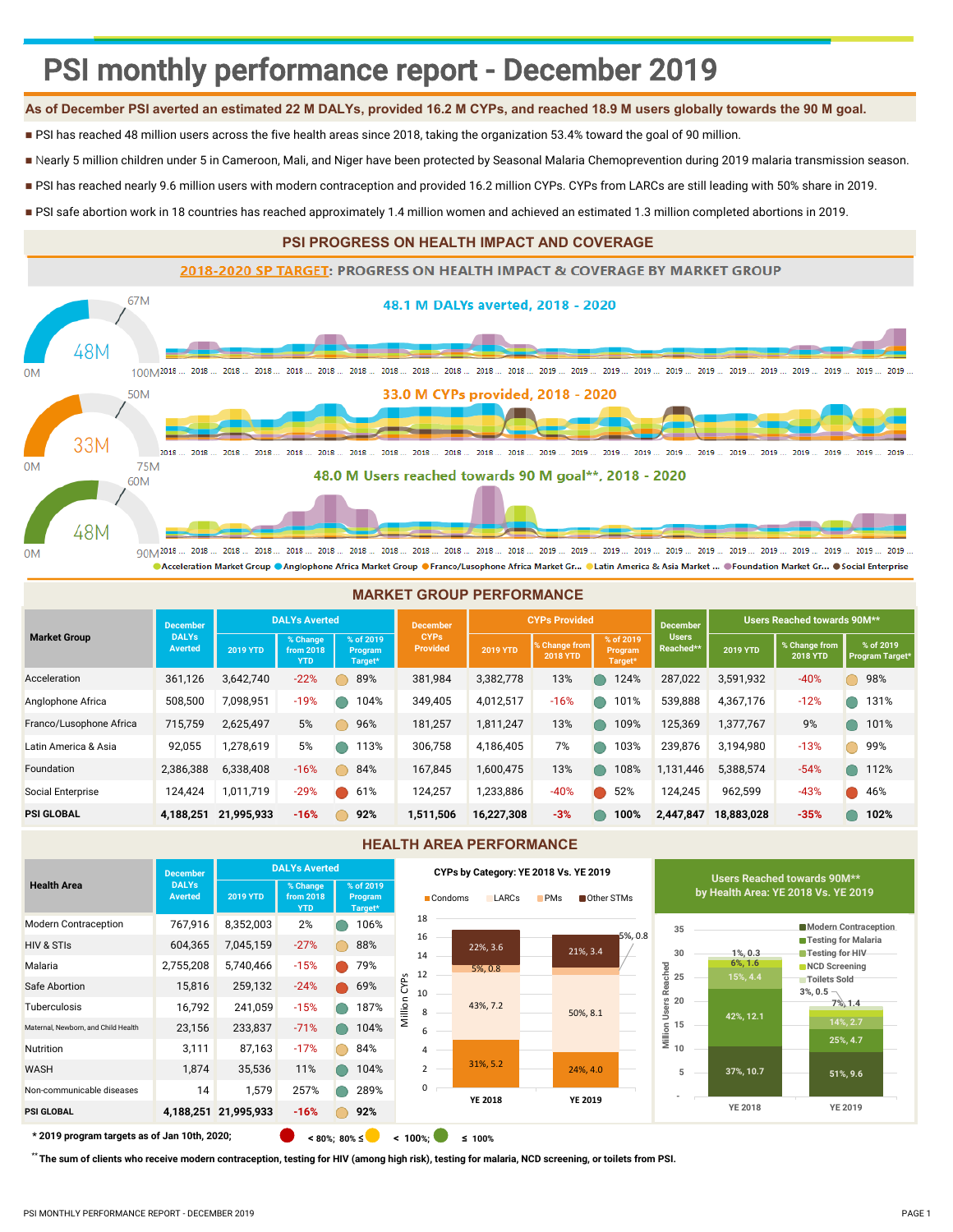|                         |                               |                                         |                 |                                  |         |                                     | <b>COUNTRIES 2019 YTD PERFORMANCE BY MARKET GROUPING</b> |              |                                  |   |                                     |                                   |                 |                                  |   |                              |
|-------------------------|-------------------------------|-----------------------------------------|-----------------|----------------------------------|---------|-------------------------------------|----------------------------------------------------------|--------------|----------------------------------|---|-------------------------------------|-----------------------------------|-----------------|----------------------------------|---|------------------------------|
|                         |                               |                                         |                 | <b>DALYs Averted</b>             |         |                                     |                                                          |              | <b>CYPs Provided</b>             |   |                                     |                                   |                 | Users Reached towards 90M**      |   |                              |
|                         | <b>Market Group - Country</b> | <b>December</b><br><b>DALYs Averted</b> | <b>2019 YTD</b> | % Change from<br><b>2018 YTD</b> |         | % of 2019<br><b>Program Target®</b> | <b>December</b><br><b>CYPs Provided</b>                  | 2019 YTD     | % Change from<br><b>2018 YTD</b> |   | % of 2019<br><b>Program Target®</b> | <b>December</b><br>Users Reached* | <b>2019 YTD</b> | % Change from<br><b>2018 YTD</b> |   | % of 2019<br>Program Target* |
|                         | India                         | 50,798                                  | 299,908         | 65%                              |         | 199%                                | 208,359                                                  | 1,199,348    | 75%                              |   | 210%                                | 74,795                            | 636,392         | 86%                              |   | 160%                         |
|                         | Kenya                         | 129,685                                 | 1,610,141       | $-24%$                           |         | 68%                                 | 77,428                                                   | 1,047,758    | 8%                               |   | 100%                                | 64,935                            | 966,936         | $-9%$                            |   | 93%                          |
|                         | Myanmar                       | 21,002                                  | 301,075         | 7%                               |         | 95%                                 | 57,413                                                   | 587,982      | 6%                               |   | 91%                                 | 136,892                           | 1,239,727       | $-42%$                           |   | 109%                         |
| Acceleration            | Nigeria                       | 10,312                                  | 112,654         | 175%                             |         | NA                                  | 9,317                                                    | 102,046      | 254%                             |   | <b>NA</b>                           | 3,516                             | 38,085          | $-94%$                           |   | <b>NA</b>                    |
|                         | PSI Nigeria                   | 34,276                                  | 581,695         | $-6%$                            | O       | 94%                                 | 29,468                                                   | 445,644      | 0%                               | O | 97%                                 | 6,885                             | 103,273         | 1%                               |   | 99%                          |
|                         | South Africa                  | 115,053                                 | 737,267         | $-49%$                           | $\Box$  | 113%                                | $\bf{0}$                                                 | $\mathbf 0$  | $-100%$                          |   | 0%                                  | $\mathbf 0$                       | 607,519         | $-64%$                           |   | 61%                          |
|                         | Subtotal                      | 361,126                                 | 3,642,740       | $-22%$                           |         | 89%                                 | 381,984                                                  | 3,382,778    | 13%                              |   | 124%                                | 287,022                           | 3,591,932       | $-40%$                           |   | 98%                          |
|                         | Ethiopia                      | 26,391                                  | 165,192         | $-39%$                           |         | 114%                                | 17,599                                                   | 106,827      | $-41%$                           |   | 114%                                | 99,592                            | 1,021,065       | $-8%$                            |   | 367%                         |
|                         | Ghana                         | $\mathbf 0$                             | 69,948          | $-59%$                           |         | 72%                                 | 0                                                        | 174,384      | -59%                             |   | 73%                                 | 0                                 | 177,037         | $-59%$                           |   | 74%                          |
|                         | Lesotho                       | 3,807                                   | 59,567          | $-87%$                           |         | 171%                                | 683                                                      | 14,154       | $-87%$                           |   | 178%                                | 22,551                            | 237,198         | $-27%$                           |   | 94%                          |
|                         | Malawi                        | 43,825                                  | 1,161,833       | $-2%$                            |         | 99%                                 | 27,776                                                   | 701,509      | 0%                               |   | 94%                                 | 20,979                            | 645,838         | $-6%$                            |   | 120%                         |
|                         | Namibia                       | $\mathbf 0$                             | 2,252           | NA                               |         | ΝA                                  | $\pmb{0}$                                                | 1,160        | <b>NA</b>                        |   | ΝA                                  | 0                                 | 16,806          | ΝA                               |   | <b>NA</b>                    |
| Anglophone Africa       | PSI Uganda                    | 223,703                                 | 1,675,134       | 10%                              |         | 104%                                | 223,640                                                  | 1,681,799    | 10%                              |   | 104%                                | 69,231                            | 549,094         | 11%                              |   | 102%                         |
|                         | Rwanda                        | 12,118                                  | 253,361         | 8%                               |         | 93%                                 | 6,004                                                    | 129,188      | 6%                               |   | 96%                                 | 6,004                             | 129,188         | 6%                               |   | 96%                          |
|                         | Swaziland                     | 22,236                                  | 564,666         | $-29%$                           |         | 171%                                | 3,585                                                    | 89,885       | $-31%$                           |   | 197%                                | 7,725                             | 176,616         | $-14%$                           |   | 106%                         |
|                         | Tanzania                      | 16,199                                  | 470,523         | $-56%$                           |         | 93%                                 | 19,369                                                   | 499,961      | $-48%$                           |   | 88%                                 | 5,173                             | 154,966         | $-59%$                           |   | 100%                         |
|                         | Uganda                        | 48,906                                  | 419,148         | 5%                               |         | 147%                                | 17,768                                                   | 144,136      | $-37%$                           |   | 124%                                | 82,968                            | 409,585         | 115%                             |   | 247%                         |
|                         | Zambia                        | 52,109                                  | 489,201         | 2%                               |         | 96%                                 | 16,915                                                   | 237,004      | 41%                              |   | 126%                                | 9,467                             | 235,559         | $-46%$                           |   | 62%                          |
|                         | Zimbabwe                      | 59,207                                  | 1,768,125       | $-18%$                           | O       | 95%                                 | 16,068                                                   | 232,509      | 13%                              | O | 103%                                | 216,198                           | 614,225         | 2%                               |   | 128%                         |
|                         | Subtotal                      | 508,500                                 | 7,098,951       | $-19%$                           |         | 104%                                | 349,405                                                  | 4,012,517    | $-16%$                           |   | 101%                                | 539,888                           | 4,367,176       | $-12%$                           |   | 131%                         |
|                         | Angola                        | 6,184                                   | 296,140         | $-58%$                           |         | 107%                                | 4,176                                                    | 136,513      | 2%                               |   | 83%                                 | 4,168                             | 211,024         | 3%                               |   | 63%                          |
|                         | Benin                         | 38,568                                  | 324,972         | $-7%$                            | $\circ$ | 91%                                 | 53,699                                                   | 421,259      | $-3%$                            | O | 93%                                 | 29,403                            | 338,162         | 26%                              |   | 133%                         |
|                         | Burundi                       | 66,675                                  | 210,992         | 22%                              |         | 139%                                | 14,438                                                   | 62,463       | 1%                               |   | 112%                                | 11,042                            | 71,454          | $-10%$                           |   | 102%                         |
| Franco/Lusophone Africa | Cameroon                      | 232,586                                 | 691,231         | 31%                              |         | 77%                                 | 24,962                                                   | 459,385      | $-1%$                            |   | 122%                                | 18,033                            | 286,770         | $-9%$                            |   | 106%                         |
|                         | Cote d'Ivoire                 | 7,173                                   | 139,081         | 502%                             |         | 172%                                | 8,813                                                    | 177,825      | 518%                             |   | 169%                                | 8,591                             | 90,215          | 190%                             |   | 161%                         |
|                         | Mozambique                    | 69,969                                  | 506,589         | $-1%$                            |         | 86%                                 | 45,033                                                   | 353,562      | 6%                               |   | 100%                                | 26,088                            | 203,084         | $-10%$                           |   | 87%                          |
|                         | Niger                         | 279,793                                 | 402,999         | 204%                             |         | 138%                                | 10,459                                                   | 126,202      | 122%                             |   | 195%                                | 6,010                             | 81,809          | 86%                              |   | 220%                         |
|                         | Senegal                       | 14,811                                  | 53,493          | $-33%$                           |         | 72%                                 | 19,677                                                   | 74,038       | $-17%$                           | O | 92%                                 | 22,034                            | 95,249          | $-1%$                            |   | 84%                          |
|                         | Subtotal                      | 715,759                                 | 2,625,497       | 5%                               |         | 96%                                 | 181,257                                                  | 1,811,247    | 13%                              |   | 109%                                | 125,369                           | 1,377,767       | 9%                               |   | 101%                         |
|                         | Cambodia                      | 10,361                                  | 213,730         | $-8%$                            | O       | 85%                                 | 33,901                                                   | 654,532      | $-6%$                            | O | 86%                                 | 30,621                            | 547,890         | $-36%$                           | O | 90%                          |
|                         | Caribbean                     | $\mathbf{0}$                            | $\mathbf 0$     | NA                               |         | <b>NA</b>                           | $\mathsf 0$                                              | $\mathbf{0}$ | NA                               |   | <b>NA</b>                           | $\mathsf 0$                       | 777             | <b>NA</b>                        |   | <b>NA</b>                    |
|                         | Costa Rica                    | 271                                     | 2,194           | $-7%$                            |         | 87%                                 | 1,660                                                    | 13,457       | $-7%$                            |   | 87%                                 | 1,660                             | 13,457          | $-7%$                            |   | 87%                          |
|                         | Dominican Republic            | 383                                     | 26,603          | 43%                              |         | 171%                                | 1,527                                                    | 101,758      | 39%                              |   | 165%                                | 1,527                             | 121,209         | 16%                              |   | 139%                         |
|                         | El Salvador                   | 437                                     | 14,707          | 62%                              |         | 163%                                | 3,261                                                    | 86,868       | 53%                              |   | 172%                                | 1,705                             | 62,031          | 74%                              |   | 178%                         |
|                         | Guatemala                     | 987                                     | 80,682          | $-22%$                           |         | 201%                                | $-783$                                                   | 359,235      | $-24%$                           |   | 233%                                | $-2,058$                          | 192,056         | $-23%$                           |   | 163%                         |
|                         | Honduras                      | 323                                     | 17,432          | -8%                              |         | 88%                                 | 759                                                      | 33,810       | $-3%$                            |   | 101%                                | 792                               | 34,701          | $-4%$                            |   | 97%                          |
|                         | Kazakhstan                    | 91                                      | 1,068           | 11%                              |         | 190%                                | 47                                                       | 703          | 72%                              |   | 408%                                | 149                               | 2,590           | $-7%$                            |   | 98%                          |
| Latin America & Asia    | Kyrgyzstan                    | 59                                      | 729             | 21%                              |         | 160%                                | $\mathbf 0$                                              | 273          | $-16%$                           |   | 52%                                 | 306                               | 13,566          | $-46%$                           |   | 64%                          |
|                         | Laos                          | 714                                     | 22,541          | $-25%$                           |         | 82%                                 | 2,956                                                    | 84,321       | $-27%$                           |   | 79%                                 | 8,048                             | 133,657         | 26%                              |   | 112%                         |
|                         | Nepal                         | 6,019                                   | 30,254          | $-16%$                           |         | 100%                                | 22,347                                                   | 93,104       | $-20%$                           |   | 96%                                 | 6,313                             | 21,852          | $-16%$                           |   | 103%                         |
|                         | Nicaragua                     | 932                                     | 17,728          | 24%                              |         | 105%                                | 3,548                                                    | 81,121       | 26%                              |   | 102%                                | 3,077                             | 47,495          | 23%                              |   | 91%                          |
|                         | Pakistan                      | 47,824                                  | 580,103         | 2%                               |         | 151%                                | 152,526                                                  | 1,705,140    | $-5%$                            |   | 114%                                | 139,420                           | 1,125,233       | $-21%$                           |   | 105%                         |
|                         | Panama                        | 284                                     | 4,472           | $-32%$                           |         | 62%                                 | 1,075                                                    | 16,747       | $-33%$                           |   | 60%                                 | 1,143                             | 18,801          | $-28%$                           |   | 64%                          |
|                         | Papua New Guinea              | 195                                     | 1,152           | $-44%$                           |         | 35%                                 | 283                                                      | 1,634        | 249%                             |   | 31%                                 | 283                               | 1,634           | $-64%$                           |   | 31%                          |
|                         | PSI Pakistan                  | 23,022                                  | 248,606         | 110%                             |         | 82%                                 | 83,350                                                   | 945,604      | 119%                             | ∩ | 80%                                 | 36,899                            | 581,018         | 181%                             |   | 74%                          |
|                         | Tajikistan                    | 140                                     | 14,367          | $-18%$                           |         | 74%                                 | 102                                                      | 1,330        | $-84%$                           | O | 81%                                 | 1,132                             | 17,275          | $-31%$                           |   | 78%                          |
|                         | Viet Nam                      | 13                                      | 2,252           | $-94%$                           |         | 106%                                | 198                                                      | 6,768        | 35%                              | O | 276%                                | 8,859                             | 259,739         | $-46%$                           |   | 131%                         |
|                         | Subtotal                      | 92,055                                  | 1,278,619       | 5%                               |         | 113%                                | 306,758                                                  | 4,186,405    | 7%                               |   | 103%                                | 239,876                           | 3,194,980       | $-13%$                           |   | 99%                          |
|                         | Haiti                         | 9,720                                   | 126,628         | $-25%$                           |         | 145%                                | 1,423                                                    | 29,345       | $-62%$                           |   | 111%                                | 28,114                            | 467,210         | $-2%$                            |   | 130%                         |
|                         | Liberia                       | 10                                      | 7,836           | $-35%$                           |         | 29%                                 | $\mathbf 0$                                              | 7,934        | $-36%$                           |   | 28%                                 | 1,688                             | 24,477          | $0\%$                            |   | 54%                          |
|                         | Madagascar                    | 106,245                                 | 1,093,857       | $-48%$                           |         | 100%                                | 127,471                                                  | 1,107,857    | 13%                              |   | 108%                                | 197,360                           | 3,314,278       | $-59%$                           |   | 109%                         |
| Foundation              | Mali                          | 1,285,020                               | 3,231,077       | $-4%$                            |         | 104%                                | 38,305                                                   | 449,801      | 33%                              |   | 112%                                | 14,932                            | 154,579         | 43%                              |   | 91%                          |
|                         | Somaliland                    | 10,870                                  | 152,264         | $-13%$                           | O       | 96%                                 | 645                                                      | 5,539        | 7%                               |   | 101%                                | 3,931                             | 22,568          | 40%                              |   | 129%                         |
|                         | South Sudan                   | 974,523                                 | 1,726,746       | $-1%$                            |         | 56%                                 | $\pmb{0}$                                                | 0            | <b>NA</b>                        |   | <b>NA</b>                           | 885,420                           | 1,405,463       | $-52%$                           |   | 122%                         |
|                         | Subtotal                      | 2,386,388                               | 6,338,408       | $-16%$                           | ○       | 84%                                 | 167,845                                                  | 1,600,475    | 13%                              |   | 108%                                | 1,131,446                         | 5,388,574       | $-54%$                           |   | 112%                         |
|                         | India LLC                     | 34,339                                  | 372,241         | $-43%$                           |         | 46%                                 | 84,897                                                   | 936,113      | $-45%$                           |   | 48%                                 | 84,885                            | 664,826         | $-50%$                           |   | 39%                          |
| Social Enterprise       | Paraguay                      | 3,048                                   | 24,842          | $-2%$                            |         | 100%                                | 8,524                                                    | 81,283       | $-3%$                            |   | 96%                                 | 8,524                             | 81,283          | $-3%$                            |   | 96%                          |
|                         | PSI South Africa              | 87,037                                  | 614,636         | $-19%$                           |         | 74%                                 | 30,836                                                   | 216,490      | $-18%$                           |   | 72%                                 | 30,836                            | 216,490         | $-18%$                           |   | 72%                          |
|                         | Subtotal                      | 124,424                                 | 1,011,719       | $-29%$                           |         | 61%                                 | 124,257                                                  | 1,233,886    | $-40%$                           |   | 52%                                 | 124,245                           | 962,599         | $-43%$                           |   | 46%                          |
|                         | PSI GLOBAL                    | 4,188,251                               | 21,995,933      | $-16%$                           |         | 92%                                 | 1,511,506                                                | 16,227,308   | $-3%$                            |   | 100%                                | 2,447,847                         | 18,883,028      | $-35%$                           |   | 102%                         |

\* 2019 program targets as of Jan 10th, 2020; **< 80%; 80% ≤< 100%; <sup>≤</sup> 100%**

\*\* The sum of clients who receive modern contraception, testing for HIV (among high risk), testing for malaria, NCD screening, or toilets from PSI. PSI MONTHLY PERFORMANCE REPORT - DECEMBER 2019 PAGE 2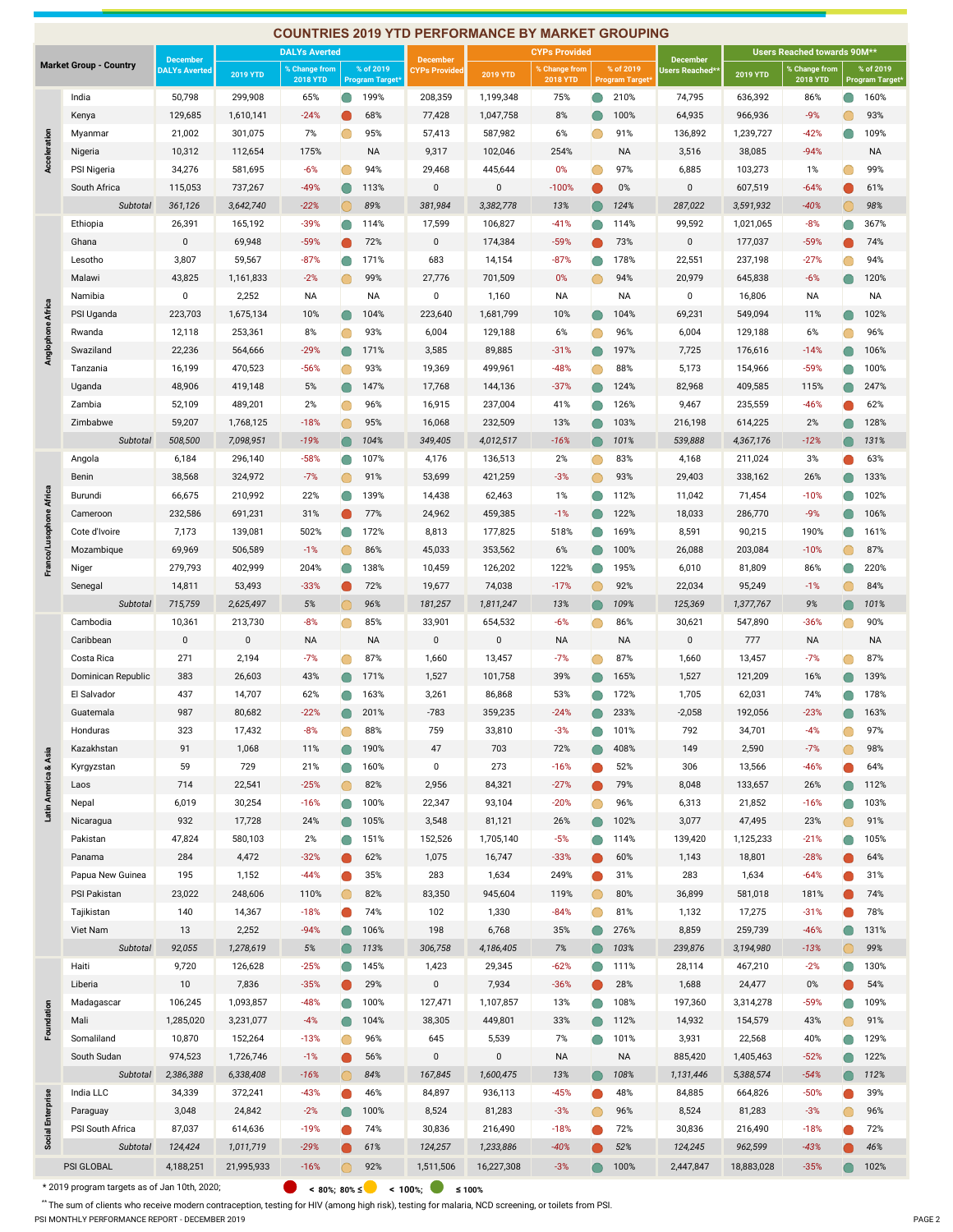|                                  |                                                                                   |                 | PRODUCTS/SERVICES/REFERRALS 2019 YTD PERFORMANCE BY HEALTH AREA                                                                               |                         |                    |                 |                 |                         |                    |                  |                            |                         |                    |
|----------------------------------|-----------------------------------------------------------------------------------|-----------------|-----------------------------------------------------------------------------------------------------------------------------------------------|-------------------------|--------------------|-----------------|-----------------|-------------------------|--------------------|------------------|----------------------------|-------------------------|--------------------|
|                                  |                                                                                   | <b>December</b> |                                                                                                                                               | <b>DALYs Averted</b>    |                    | <b>December</b> |                 | <b>CYPs Provided</b>    |                    | <b>December</b>  |                            | All Users Reached**     |                    |
|                                  | <b>Health Area - Products/Services/Referrals</b>                                  | <b>DALYs</b>    | <b>2019 YTD</b>                                                                                                                               | % Change                | % of 2019          | <b>CYPs</b>     |                 | % Change                | % of 2019          | <b>All Users</b> | <b>2019 YTD</b>            | % Change                | % of 2019          |
|                                  |                                                                                   | <b>Averted</b>  |                                                                                                                                               | from 2018<br><b>YTD</b> | Program<br>Target* | <b>Provided</b> | <b>2019 YTD</b> | from 2018<br><b>YTD</b> | Program<br>Target* | <b>Reached*</b>  |                            | from 2018<br><b>YTD</b> | Program<br>Target* |
| Condoms                          | Male Condom (sold & free)                                                         | 511,962         | 5,410,304                                                                                                                                     | $-33%$                  | 82%                | 421,337         | 3,926,595       | $-24%$                  | 79%                | 421,337          | 3,926,595                  | $-24%$                  | 79%                |
|                                  | Female Condom (sold & free)                                                       | 1,294           | 54,211                                                                                                                                        | $-15%$                  | ● 179%             | 651             | 24,657          | $-9%$                   | 157%               | 651              | 24,657                     | $-9%$                   | ● 157%             |
|                                  | <b>Emergency Contraception</b>                                                    | 2,992           | 29,186                                                                                                                                        | 13%                     | 77%                | 15,857          | 153,496         | 11%                     | 89%                | 15,857           | 153,498                    | 11%                     | 89%                |
|                                  | Injectable Contraception                                                          | 56,539          | 722,250                                                                                                                                       | $-1%$                   | ● 114%             | 125,220         | 1,588,958       | $-8%$                   | ● 105%             | 125,373          | 1,590,690                  | $-8%$                   | $\bullet$ 105%     |
| Modern Contraception             | <b>OCs</b>                                                                        | 35,563          | 503,941                                                                                                                                       | $-4%$                   | ◯ 94%              | 122,460         | 1,598,347       | $-7%$                   | 83%                | 122,588          | 1,599,429                  | $-7%$                   | 83%                |
|                                  | SDM (Cycle Beads)                                                                 | 1,497           | 9,495                                                                                                                                         | 43%                     | 292%               | 1,913           | 12,157          | 23%                     | 287%               | 1,275            | 8,105                      | 23%                     | 287%               |
|                                  | Implant (3-Year, 4-Year, 5-Year)                                                  | 263,568         | 3,068,646                                                                                                                                     | 30%                     | ● 131%             | 294,042         | 3,468,018       | 27%                     | 131%               | 95,704           | 1,092,524                  | 29%                     | ● 130%             |
|                                  | IUD/IUS (3-Year, 5-Year, 10-Year)                                                 | 251,776         | 2,593,285                                                                                                                                     | $-6%$                   | ◯ 94%              | 416,702         | 4,659,704       | 5%                      | 104%               | 100,147          | 1,151,007                  | 12%                     | $\bigcirc$ 108%    |
|                                  | <b>Tubal Ligation</b>                                                             | 33,093          | 261,292                                                                                                                                       | $-11%$                  | 116%               | 110,056         | 769,998         | $-3%$                   | 154%               | 8,635            | 63,831                     | $-5%$                   | 150%               |
|                                  | Vasectomy                                                                         | 893             | 6,899                                                                                                                                         | 164%                    | 183%               | 3,267           | 25,378          | 219%                    | 191%               | 252              | 2,025                      | 186%                    | 197%               |
|                                  | Safe Abortion - CombiPack                                                         | 6,781           | 94,248                                                                                                                                        | $-39%$                  | 44%                |                 |                 |                         |                    | 60,565           | 869,393                    | $-41%$                  | 45%                |
|                                  | Safe Abortion - Misoprostol                                                       | 4,772           | 115,621                                                                                                                                       | $-18%$                  | $\circ$ 83%        |                 |                 |                         |                    | 21,247           | 300,171                    | $-6%$                   | $\bullet$ 105%     |
| Safe Abortion                    | Safe Abortion - MVA                                                               | 146             | 965                                                                                                                                           | 130%                    | 386%               |                 |                 |                         |                    | 366              | 2,907                      | 138%                    | 391%               |
|                                  | <b>PAC Services</b>                                                               | 4,116           | 48,298                                                                                                                                        | 1%                      | 204%               |                 |                 |                         |                    | 20,535           | 245,931                    | 56%                     | $\bigcirc$ 515%    |
|                                  | <b>Cervical Cancer Screening</b>                                                  | NA              | 0                                                                                                                                             | <b>NA</b>               | NA                 |                 |                 |                         |                    | 8,377            | 142,121                    | <b>NA</b>               | 98%                |
|                                  | <b>Cervical Cancer Treatment</b>                                                  | 14              | 1,579                                                                                                                                         | 261%                    | 289%               |                 |                 |                         |                    | 44               | 4,274                      | 189%                    | 202%               |
| communicable diseases            | <b>Hypertension Screened</b>                                                      | NA              | 0                                                                                                                                             | NA                      | NA                 |                 |                 |                         |                    | 102,381          | 1,218,119                  | $-13%$                  | $\bigcirc$ 515%    |
|                                  | <b>Hypertension Diagnosed</b>                                                     | <b>NA</b>       | $\pmb{0}$                                                                                                                                     | <b>NA</b>               | <b>NA</b>          |                 |                 |                         |                    | 21,912           | 80,787                     | $-20%$                  | 234%               |
|                                  | <b>Hypertension Controlled</b>                                                    | NA              | 0                                                                                                                                             | ΝA                      | NA                 |                 |                 |                         |                    | 6,713            | 20,751                     | $-30%$                  | 399%               |
|                                  | Type 2 Diabetes Screened                                                          | <b>NA</b>       | $\mathbf 0$                                                                                                                                   | <b>NA</b>               | <b>NA</b>          |                 |                 |                         |                    | 87               | 22,650                     | 237%                    | 67%                |
| غ<br>R                           | Type 2 Diabetes Diagnosed                                                         | NА              | NA                                                                                                                                            | NA                      | <b>NA</b>          |                 |                 |                         |                    | 0                | $\pmb{0}$                  | <b>NA</b>               | NΑ                 |
|                                  | Type 2 Diabetes Controlled                                                        | <b>NA</b>       | <b>NA</b>                                                                                                                                     | <b>NA</b>               | <b>NA</b>          |                 |                 |                         |                    | $\pmb{0}$        | $\pmb{0}$                  | <b>NA</b>               | <b>NA</b>          |
|                                  | Voluntary Medical Male Circumcision                                               | 189,920         | 2,482,677                                                                                                                                     | $-11%$                  | 96%                |                 |                 |                         |                    | 27,148           | 373,929                    | $-12%$                  | 94%                |
|                                  | PrEP, currently on                                                                | 121             | 1,493                                                                                                                                         | 33%                     | 130%               |                 |                 |                         |                    | 320              | 3,913                      | 35%                     | 134%               |
|                                  | Needle & Syringe                                                                  | 0               | 11,984                                                                                                                                        | $-73%$                  | 77%                |                 |                 |                         |                    | 0                | 3,757                      | $-81%$                  | 79%                |
|                                  | HIV Self-Testing Kit                                                              | <b>NA</b>       | $\pmb{0}$                                                                                                                                     | <b>NA</b>               | <b>NA</b>          |                 |                 |                         |                    | 221,738          | 1,264,836                  | $-40%$                  | 82%                |
| HIV & STIS                       | <b>HIV Testing Services</b>                                                       | 2,048           | 41,659                                                                                                                                        | $-37%$                  | 76%                |                 |                 |                         |                    | 123,311          | 1,430,734                  | $-37%$                  | $\bigcirc$ 113%    |
|                                  | Antiretroviral Treatment, currently on                                            | 20,947          | 195,595                                                                                                                                       | 70%                     | 220%               |                 |                 |                         |                    | 16,164           | 167,409                    | 134%                    | 234%               |
|                                  | Naloxone                                                                          | 0               | 2,722                                                                                                                                         | $-22%$                  | NA                 |                 |                 |                         |                    | 0                | 1,796                      | $-22%$                  | ΝA                 |
|                                  | STI Screen/Diagnosis                                                              | <b>NA</b>       | $\pmb{0}$                                                                                                                                     | <b>NA</b>               | <b>NA</b>          |                 |                 |                         |                    | 10,107           | 153,919                    | $-39%$                  | $\bullet$ 45%      |
|                                  | <b>STI Treatment</b>                                                              | 67              | 1,525                                                                                                                                         | $-24%$                  | 443%               |                 |                 |                         |                    | 2,359            | 32,491                     | $-14%$                  | ◯ 1579%            |
|                                  | TB Screen/Diagnosis                                                               | <b>NA</b>       | $\mathsf 0$                                                                                                                                   | <b>NA</b>               | <b>NA</b>          |                 |                 |                         |                    | 38,901           | 516,867                    | $-5%$                   | <b>219%</b>        |
| ۴                                | TB Treatment                                                                      | 16,792          | 241,059                                                                                                                                       | -15%                    | 187%               |                 |                 |                         |                    | 3,380            | 51,885                     | -19%                    | 185%               |
|                                  | LLIN                                                                              | 364,632         | 2,368,628                                                                                                                                     | ΝA                      | 56%                |                 |                 |                         |                    | 2,507,430        | 17,060,507                 | ΝA                      | 56%                |
|                                  | Seasonal Malaria Chemoprevention                                                  | 1,409,957       | 1,409,957                                                                                                                                     | 82%                     | 133%               |                 |                 |                         |                    | 4,772,814        | 4,772,814                  | 164%                    | NA                 |
| Malaria                          | IPTp2                                                                             | 93              | 890                                                                                                                                           | $-71%$                  | 9%                 |                 |                 |                         |                    | 2,066            | 12,028                     | $-86%$                  | 4%                 |
|                                  | Malaria Testing & RDK                                                             | NA              | $\pmb{0}$                                                                                                                                     | NA                      | <b>NA</b>          |                 |                 |                         |                    | 1,080,056        | 4,678,140                  | $-61%$                  | 111%               |
|                                  | Malaria Treatment (ACT, non-ACT)                                                  | 980,527         | 1,960,991                                                                                                                                     | $-11%$                  | 100%               |                 |                 |                         |                    | 2,822,319        | 6,126,730                  | $-11%$                  | 101%               |
|                                  | Toilets Sold (all)                                                                | <b>NA</b>       | $\pmb{0}$                                                                                                                                     | NA                      | <b>NA</b>          |                 |                 |                         |                    | 52,637           | 612,561                    | 85%                     | <b>NA</b>          |
|                                  | Toilets Sold (non-shared)                                                         | 795             | 14,812                                                                                                                                        | 90%                     | 107%               |                 |                 |                         |                    | 20,078           | 514,069                    | 66%                     | 106%               |
| <b>WASH</b>                      | Fecal Sludge Management (Households)                                              | 0               | 1,443                                                                                                                                         | 75%                     | 80%                |                 |                 |                         |                    | $\pmb{0}$        | 20,452                     | 100%                    | <b>71%</b>         |
|                                  | Household Water Treatment                                                         | 1,079           | 19,281                                                                                                                                        | $-17%$                  | 104%               |                 |                 |                         |                    | 252,529          | 4,744,395                  | $-20%$                  | <b>107%</b>        |
|                                  | Treatment for Pre-Eclampsia (with MgSO <sub>4</sub> )                             | 321             | 1,461                                                                                                                                         | 18%                     | ● 114%             |                 |                 |                         |                    | 108              | 453                        | 16%                     | $\bullet$ 110%     |
|                                  | Clean Delivery Kit                                                                | 98              | 1,713                                                                                                                                         | $-64%$                  | 58%                |                 |                 |                         |                    | 602              | 10,538                     | $-62%$                  | 58%                |
|                                  | Facility Delivery/Skilled Birth Attendance                                        | 8,793           | 50,135                                                                                                                                        | $-4%$                   | $\bullet$ 73%      |                 |                 |                         |                    | 9,052            | 45,944                     | 0%                      | 69%                |
|                                  | Misoprostol for PPH                                                               | 0               | 101                                                                                                                                           | $-50%$                  | 344%               |                 |                 |                         |                    | 0                | 4,650                      | $-50%$                  | 344%               |
| Maternal, Newborn & Child Health | Chlorhexidine                                                                     | 36              | 2,315                                                                                                                                         | $-71%$                  | ● 137%             |                 |                 |                         |                    | 507              | 34,489                     | $-71%$                  | ● 149%             |
|                                  | Diarrhea Treatment (DTK, ORS, Zinc)                                               | 3,666           | 92,357                                                                                                                                        | $-28%$                  | 91%                |                 |                 |                         |                    | 76,179           | 1,882,235                  | $-29%$                  | $\bigcirc$ 107%    |
|                                  | Pneumonia Treatment                                                               | 10,242          | 85,755                                                                                                                                        | $-86%$                  | <b>180%</b>        |                 |                 |                         |                    | 18,807           | 175,756                    | $-76%$                  | $\bigcirc$ 156%    |
|                                  | Multivitamin                                                                      | 26              | 266                                                                                                                                           | $-55%$                  | 67%                |                 |                 |                         |                    | 634              | 7,182                      | $-41%$                  | 64%                |
| Nutrition                        | <b>Micronutrient Powder</b>                                                       | <b>NA</b>       | $\pmb{0}$                                                                                                                                     | <b>NA</b>               | <b>NA</b>          |                 |                 |                         |                    | 28               | 806                        | $-96%$                  | 934%               |
|                                  | Counseling & Tx for Moderate Acute Malnutrition CU5                               | 1,705           | 60,218                                                                                                                                        | $-5%$                   | 92%                |                 |                 |                         |                    | 545              | 19,252                     | $-5%$                   | 92%                |
|                                  | Treatment for Severe Acute Malnutrition                                           | 1,380           | 26,679                                                                                                                                        | $-35%$                  | 71%                |                 |                 |                         |                    | 362              | 6,999                      | $-46%$                  | 21%                |
|                                  | PSI GLOBAL                                                                        | 4,188,251       | 21,995,933                                                                                                                                    | $-16%$                  | 92%                | 1,511,506       | 16,227,308      | $-3%$                   | ● 100%             |                  | No sum for users reached** |                         |                    |
|                                  |                                                                                   |                 |                                                                                                                                               |                         |                    |                 |                 |                         |                    |                  |                            |                         |                    |
|                                  | Modern Contraception: Condoms; Other Short-term Methods; LARCs; Permanent Methods |                 |                                                                                                                                               |                         |                    |                 |                 |                         |                    |                  |                            |                         |                    |
|                                  | Other Health Areas: Prevention; Screening/Diagnosis; Treatment                    |                 |                                                                                                                                               |                         |                    |                 |                 |                         |                    |                  |                            |                         |                    |
|                                  | $*$ 2019 program targets as of Jan, 2020;                                         |                 | <80%; 80% ≤ ● <100%; ● ≥100% **All users reached are not summed against specific interventions to avoid repeatedly counting individual users. |                         |                    |                 |                 |                         |                    |                  |                            |                         |                    |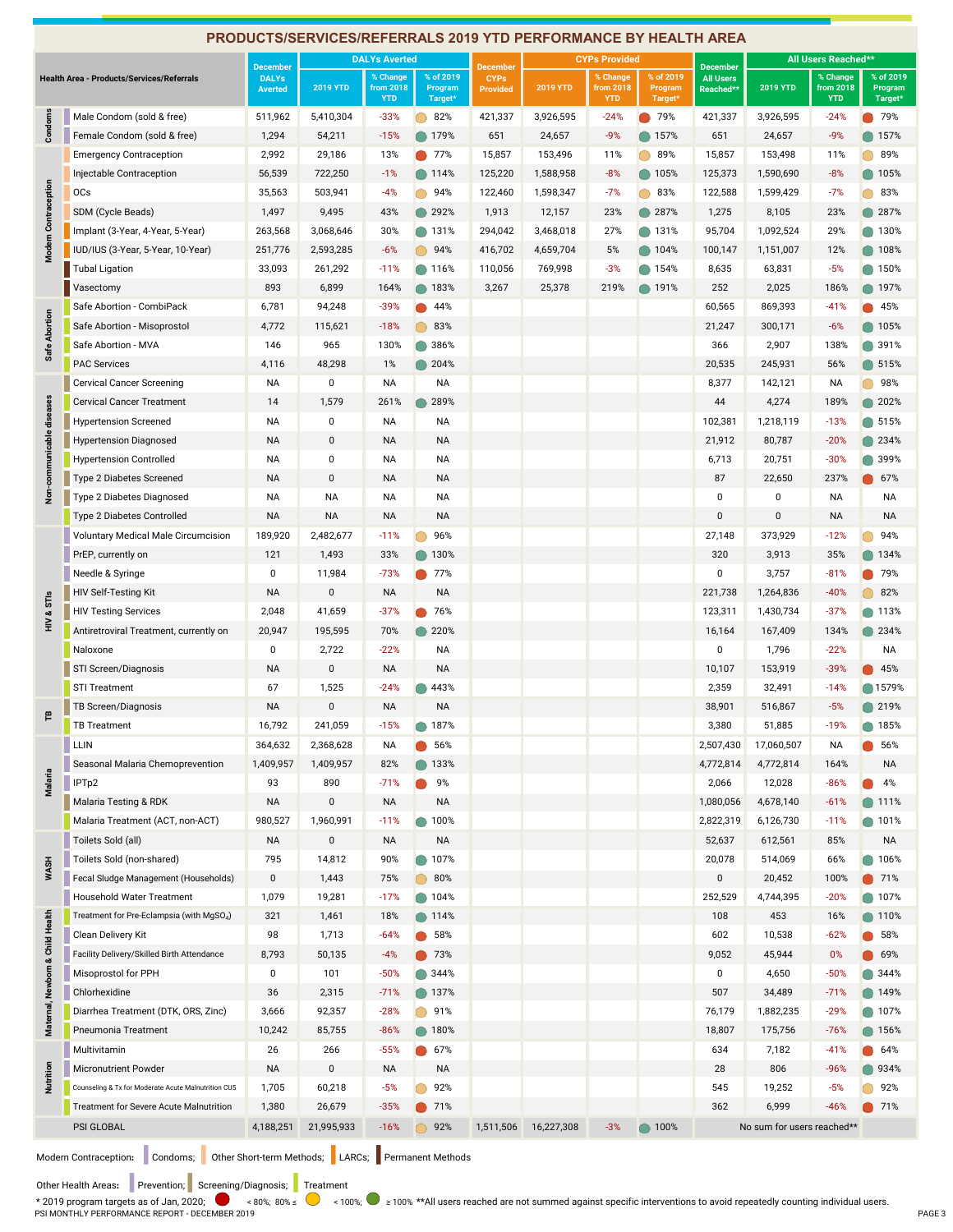|                         |                               |      |                            |      |                 |        |           |                         |                                                      | USERS REACHED ALONG THE HIV CONTINUM OF CARE 2019 YTD PERFORMANCE BY COUNTRY |                        |                                |            |               |                         |            |                  |                       |   |           |                         |                             |                    |                          |            |           |
|-------------------------|-------------------------------|------|----------------------------|------|-----------------|--------|-----------|-------------------------|------------------------------------------------------|------------------------------------------------------------------------------|------------------------|--------------------------------|------------|---------------|-------------------------|------------|------------------|-----------------------|---|-----------|-------------------------|-----------------------------|--------------------|--------------------------|------------|-----------|
|                         |                               |      | <b>HIV Global Project*</b> |      |                 |        |           | Prevention (non-condom) |                                                      |                                                                              |                        | <b>Screening and Diagnosis</b> |            |               |                         |            |                  |                       |   |           |                         | <b>Treatment</b>            |                    |                          |            |           |
|                         | <b>Market Group - Country</b> |      | > \$5 M                    |      | $\leq$ \$5<br>M |        | PrEP      |                         | <b>Voluntary Medical</b><br><b>Male Circumcision</b> | <b>HIV Self-Testing Kit**</b>                                                |                        | <b>HIV Testing Services</b>    | (HTS)      |               | <b>PLHIV Identified</b> |            |                  | <b>Linkage to ART</b> |   |           |                         | <b>ART (Newly Enrolled)</b> | Estimated          | <b>Clients Currently</b> | on ART     |           |
|                         |                               | 3640 | 4258                       | 4394 | 4189            | Actual | % Target  | Actual                  | % Target                                             | <b>Actual</b>                                                                | % Target               | Actual                         |            | % Target      | Actual                  |            | % Target         | <b>Actual</b>         |   | % Target  | Actual                  | % Target                    | Linkage<br>Rate*** | <b>Actual</b>            |            | % Target  |
|                         |                               |      |                            |      |                 |        |           |                         |                                                      |                                                                              |                        |                                |            |               |                         |            |                  |                       |   |           |                         |                             |                    |                          |            |           |
|                         | India<br>Kenya                |      |                            |      |                 | 46     | NA        | 31                      | <b>NA</b>                                            | 43,697                                                                       | ● 130%                 | 209,881                        |            | 127%          | 3,512                   |            | 86%              |                       |   |           | 1,427                   | 81%                         | 41%                | 7,859                    |            | 102%      |
|                         | Myanmar                       |      |                            |      |                 |        |           |                         |                                                      |                                                                              |                        | 61,315                         |            | 95%           | 2,805                   |            | 59%              |                       |   |           | 2,317                   | 104%                        | 83%                | 6,642                    |            | 102%      |
| Acceleration            | Nigeria                       |      |                            |      |                 |        |           |                         |                                                      |                                                                              |                        |                                |            |               |                         |            |                  |                       |   |           |                         |                             |                    |                          |            |           |
|                         | PSI Nigeria                   |      |                            |      |                 |        |           |                         |                                                      |                                                                              |                        |                                |            |               |                         |            |                  |                       |   |           |                         |                             |                    |                          |            |           |
|                         | South Africa                  |      |                            |      |                 |        |           |                         | 103,692 115%                                         | 538,810                                                                      | 58%                    | 47,444                         |            | 75%           | 7,793                   |            | 58%              | 5,843                 |   | 48%       |                         |                             | 75%                |                          |            |           |
|                         | Subtotal                      |      |                            |      |                 | 46     | <b>NA</b> | 103,723                 | $\bigcirc$ 115%                                      | 582,507                                                                      | 61%                    | 318,640                        |            | 109%          | 14,110                  |            | 63%              | 5,843                 |   | 48%       | 3,744                   | 94%                         |                    | 14,502                   |            | 102%      |
|                         | Ethiopia                      |      |                            |      |                 | 205    | <b>NA</b> |                         |                                                      | 862                                                                          | 32%                    | 38,841                         |            | 123%          | 2,021                   | $\bigcirc$ | 166%             | 1,780                 |   | 146%      | 521                     | 45%                         | <b>NA</b>          | 1,106                    |            | 71%       |
|                         | Ghana                         |      |                            |      |                 |        |           |                         |                                                      |                                                                              |                        |                                |            |               |                         |            |                  |                       |   |           |                         |                             |                    |                          |            |           |
|                         | Lesotho                       |      |                            |      |                 | 57     | 819%      | 767                     | 153%                                                 | 107,663                                                                      | 107%<br>$\blacksquare$ | 114,646                        |            | 84%           | 5,951                   |            | 77%              | 4,257                 |   | 61%       | 97                      | 57%                         | 73%                | 1,341                    | $\bigcirc$ | 1115%     |
|                         | Malawi                        |      |                            |      |                 |        |           | 40,008                  | 71%                                                  | 160,924                                                                      | 103%                   | 76,528                         |            | 216%          | 2,177                   |            | 260%             |                       |   |           |                         |                             | 0%                 |                          |            |           |
|                         | Namibia                       |      |                            |      |                 |        |           |                         |                                                      | 15,646                                                                       | NA                     |                                |            |               |                         |            |                  |                       |   |           |                         |                             |                    |                          |            |           |
|                         | PSI Uganda                    |      |                            |      |                 |        |           |                         |                                                      |                                                                              |                        |                                |            |               |                         |            |                  |                       |   |           |                         |                             |                    |                          |            |           |
|                         | Rwanda                        |      |                            |      |                 |        |           |                         |                                                      |                                                                              |                        |                                |            |               |                         |            |                  |                       |   |           |                         |                             |                    |                          |            |           |
| Anglophone Africa       | Swaziland                     |      |                            |      |                 | 15     | <b>NA</b> | 2,580                   | 65%                                                  | 24,918                                                                       | ● 103%                 | 33,375                         | $\bigcirc$ | 103%          | 4,563                   |            | 84%              | 2,374                 |   | 46%       | 728                     | 203%<br>$\bigcirc$          | 68%                | 1,327                    | $\bigcirc$ | 84%       |
|                         | Tanzania                      |      |                            |      |                 |        |           |                         |                                                      |                                                                              |                        |                                |            |               |                         |            |                  |                       |   |           |                         |                             |                    |                          |            |           |
|                         | Uganda                        |      |                            |      |                 |        |           |                         |                                                      |                                                                              |                        | 3,031                          |            | <b>NA</b>     | 44                      |            |                  | NA 96,237             | ◠ | 581%      |                         |                             | NA                 |                          |            |           |
|                         | Zambia                        |      |                            |      |                 |        |           | 36,201                  | 80%                                                  | 122,805                                                                      | 42%                    |                                |            |               |                         |            |                  |                       |   |           |                         |                             |                    |                          |            |           |
|                         | Zimbabwe                      |      |                            |      |                 | 3,587  | $\bullet$ | 123% 190,647            | 95%                                                  | 248,165                                                                      | <b>NA</b>              | 48,842                         |            | 17%           | 14,441                  |            | 84%              | 8,103                 |   | <b>NA</b> | 5,909                   | 196%                        | 97%                | 9,832                    |            | 178%      |
|                         | Subtotal                      |      |                            |      |                 | 3,864  |           | 132% 270,203            | 88%                                                  | 680,982                                                                      | ◯ 118%                 | 315,263                        |            | 61%           | 29,197                  |            |                  | 90% 112,751           | ◠ | 377%      | 7,255                   | 155%                        |                    | 13,606                   |            | 155%      |
|                         | Angola                        |      |                            |      |                 |        |           |                         |                                                      |                                                                              |                        |                                |            |               |                         |            |                  |                       |   |           |                         |                             |                    |                          |            |           |
|                         | Benin                         |      |                            |      |                 |        |           |                         |                                                      |                                                                              |                        | 43,454                         |            | 108%          | 119                     |            | <b>NA</b>        |                       |   |           |                         |                             | 0%                 |                          |            |           |
|                         | Burundi                       |      |                            |      |                 |        |           |                         |                                                      |                                                                              |                        | 19,655                         |            | 86%           | 710                     |            | 150%             |                       |   |           | 622                     | 140%<br>$\bullet$           | 88%                | 2,468                    | $\bigcirc$ | 1184%     |
| Franco/Lusophone Africa | Cameroon                      |      |                            |      |                 |        |           |                         |                                                      |                                                                              |                        | 7,402                          |            | 77%           | 155                     |            | 70%              |                       |   |           |                         |                             | 0%                 |                          |            |           |
|                         | Cote d'Ivoire                 |      |                            |      |                 |        |           |                         |                                                      | 0                                                                            | 0%                     | 9,706                          |            | 55%           | 885                     |            | 69%              | 0                     |   | 0%        | 751                     | 79%                         | 85%                | 2,227                    |            | 512%      |
|                         | Mozambique                    |      |                            |      |                 |        |           |                         |                                                      |                                                                              |                        |                                |            |               |                         |            |                  |                       |   |           |                         |                             |                    |                          |            |           |
|                         | Niger                         |      |                            |      |                 |        |           |                         |                                                      |                                                                              |                        | 7,618                          |            | 253%          | 51                      |            | 638%             |                       |   |           | 31                      | NA                          | 61%                | 479                      |            | ΝA        |
|                         | Senegal                       |      |                            |      |                 |        |           |                         |                                                      |                                                                              |                        |                                |            | 0%            |                         |            | 0%               |                       |   |           |                         |                             |                    |                          |            |           |
|                         | Subtotal                      |      |                            |      |                 |        |           |                         |                                                      | $\pmb{\mathit{0}}$                                                           | 0%                     | 87,835                         |            | 94%           | 1,920                   |            | 97%              | $\boldsymbol{0}$      |   | 0%        | 1,404                   | 101%                        |                    | 5,173                    |            | 804%      |
|                         | Cambodia                      |      |                            |      |                 |        |           |                         |                                                      |                                                                              |                        |                                |            |               |                         |            |                  |                       |   |           |                         |                             |                    |                          |            |           |
|                         | Costa Rica                    |      |                            |      |                 |        |           |                         |                                                      |                                                                              |                        |                                |            |               |                         |            |                  |                       |   |           |                         |                             |                    |                          |            |           |
|                         | Dominican Republic            |      |                            |      |                 |        |           |                         |                                                      |                                                                              |                        | 19,440                         |            | 77%           | 715                     |            | 78%              |                       |   |           | 449                     | <b>NA</b>                   | 63%                | 628                      |            | <b>NA</b> |
|                         | El Salvador                   |      |                            |      |                 |        |           |                         |                                                      |                                                                              |                        | 4,668                          |            | 199%          | 194                     |            | 145%             | 141                   |   | <b>NA</b> |                         |                             | 73%                |                          |            |           |
|                         | Guatemala                     |      |                            |      |                 |        |           |                         |                                                      |                                                                              |                        | 2,714                          |            | 93%           | 92                      |            | 56%              | 70                    |   | <b>NA</b> |                         |                             | 76%                |                          |            |           |
|                         | Honduras                      |      |                            |      |                 |        |           |                         |                                                      |                                                                              |                        | 3,470                          |            | 144%          | 190                     |            | 140%             | 110                   |   | NA        |                         |                             | 58%                |                          |            |           |
|                         | Kazakhstan                    |      |                            |      |                 |        |           |                         |                                                      | 102                                                                          | 57%                    | 1,774                          |            | 77%           | 219                     |            | 249%             | 1,065                 |   | 181%      |                         |                             | NA                 |                          |            |           |
|                         | Kyrgyzstan                    |      |                            |      |                 |        |           |                         |                                                      | 724                                                                          | 16%                    | 12,569                         |            | 78%           | 421                     | $\bullet$  | 126%             | 610                   |   | 213%      |                         |                             | NA                 |                          |            |           |
|                         | Laos                          |      |                            |      |                 |        |           |                         |                                                      |                                                                              |                        | 5,953                          |            | 106%          | 31                      | $\bullet$  | 155%             |                       |   |           |                         |                             | 0%                 |                          |            |           |
| Latin America & Asia    | Nepal                         |      |                            |      |                 |        |           |                         |                                                      |                                                                              |                        |                                |            |               |                         |            |                  |                       |   |           |                         |                             |                    |                          |            |           |
|                         | Nicaragua                     |      |                            |      |                 |        |           |                         |                                                      |                                                                              |                        | 864                            |            | ● 141%        | 61                      |            | ● 169%           | 56                    |   | <b>NA</b> |                         |                             | 92%                |                          |            |           |
|                         | Pakistan                      |      |                            |      |                 |        |           |                         |                                                      |                                                                              |                        |                                |            |               |                         |            |                  |                       |   |           |                         |                             |                    |                          |            |           |
|                         | Panama                        |      |                            |      |                 |        |           |                         |                                                      |                                                                              |                        | 2,054                          |            | ● 119%        | 216                     |            | ● 129%           | 179                   |   | <b>NA</b> |                         |                             | 83%                |                          |            |           |
|                         | Papua New Guinea              |      |                            |      |                 |        |           |                         |                                                      |                                                                              |                        |                                |            |               |                         |            |                  |                       |   |           |                         |                             |                    |                          |            |           |
|                         | PSI Pakistan                  |      |                            |      |                 |        |           |                         |                                                      |                                                                              |                        |                                |            |               |                         |            |                  |                       |   |           |                         |                             |                    |                          |            |           |
|                         | Tajikistan                    |      |                            |      |                 |        |           |                         |                                                      | 521                                                                          | 29%                    | 15,421                         | $\bigcirc$ | 83%           | 662                     | $\bigcirc$ | 124%             | 1,069                 |   | 146%      |                         |                             | <b>NA</b>          |                          |            |           |
|                         | Viet Nam                      |      |                            |      |                 |        |           |                         |                                                      |                                                                              |                        | 552                            |            | 100%          | 25                      |            | 100%             | 19                    |   | 100%      |                         |                             | 76%                |                          |            |           |
|                         | Subtotal                      |      |                            |      |                 |        |           |                         |                                                      | 1,346                                                                        | $\bullet$ 21%          | 69,479                         |            | 89%           | 2,826                   |            | 111%             | 3,319                 |   | 204%      | 449                     | <b>NA</b>                   |                    | 628                      |            | <b>NA</b> |
|                         | Haiti                         |      |                            |      |                 |        |           |                         |                                                      |                                                                              |                        | 264,946                        |            | 0%            | 5,906                   |            | 0%               |                       |   |           | 6,054                   | 183%                        | <b>NA</b>          | 11,570                   |            | 463%      |
|                         | Liberia<br>Madagascar         |      |                            |      |                 |        |           |                         |                                                      |                                                                              |                        | 16,543<br>282,110              |            | 97%<br>◯1170% | 680<br>811              |            | <b>NA</b><br>77% |                       |   | $0\%$     | 648                     | <b>NA</b>                   | 95%<br>0%          | 16                       |            | <b>NA</b> |
|                         | Mali                          |      |                            |      |                 |        |           |                         |                                                      |                                                                              |                        |                                |            |               |                         |            |                  |                       |   |           |                         |                             |                    |                          |            |           |
| Foundation              | Somaliland                    |      |                            |      |                 |        |           |                         |                                                      |                                                                              |                        | 20,202                         |            | ● 147%        |                         |            |                  |                       |   |           |                         |                             |                    |                          |            |           |
|                         | South Sudan                   |      |                            |      |                 |        |           |                         |                                                      |                                                                              |                        |                                |            |               |                         |            |                  |                       |   |           |                         |                             |                    |                          |            |           |
|                         | Subtotal                      |      |                            |      |                 |        |           |                         |                                                      |                                                                              |                        | 583,801                        |            | 306%          | 7,397                   | $\bullet$  | 211%             | $\pmb{\mathit{0}}$    |   | 0%        | 6,702                   |                             | 202% over 100%     | 11,586                   |            | 464%      |
|                         | PSI GLOBAL                    |      |                            |      |                 |        |           |                         |                                                      | 3,910 134% 373,926 94% 1,264,836                                             |                        | 82% 1,375,018 117% 55,450      |            |               |                         | $\circ$    |                  |                       |   |           | 88% 121,913 269% 19,554 | 146%                        |                    | 45,496                   |            | 174%      |
|                         |                               |      |                            |      |                 |        |           |                         |                                                      |                                                                              |                        |                                |            |               |                         |            |                  |                       |   |           |                         |                             |                    |                          |            |           |

\*Global projects include funding for more than one country, that were active in 2018. \*\* HIV Self-testing users reached based on warehouse distribution and include 10% wastage.

\*\*\* Linkage rate = (Linkage to ART + Newly enrolled on ART)/PLHIV identified; "NA" - rate can't be calculated due to program focus on loss to follow up re-engagement; less than 80% considered low.

2019 program targets as of Jan, 2020;  $\bullet$  80%; 80% ≤  $\bullet$  < 100%;  $\bullet$  ≥ 100%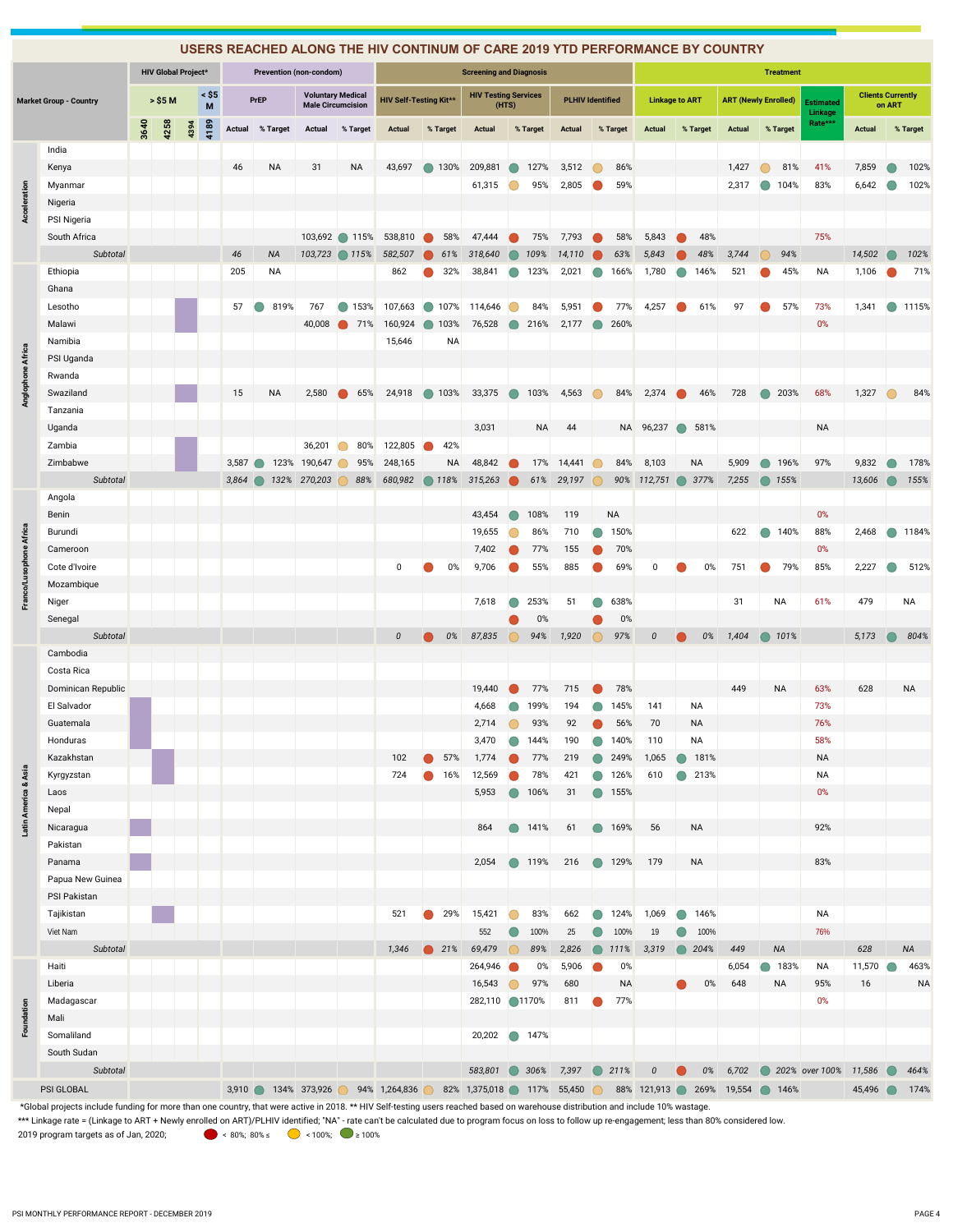|                         |                                                                                                                                                                                                                                                                                        |      |      |      |         |                       |      |      | <b>MODERN CONTRACEPTION USERS REACHED 2019 YTD PERFORMANCE BY COUNTRY</b> |                        |                      |                  |                   |                                 |             |                |                |                  |                                     |              |                                      |                    |                                |                                            |                              |
|-------------------------|----------------------------------------------------------------------------------------------------------------------------------------------------------------------------------------------------------------------------------------------------------------------------------------|------|------|------|---------|-----------------------|------|------|---------------------------------------------------------------------------|------------------------|----------------------|------------------|-------------------|---------------------------------|-------------|----------------|----------------|------------------|-------------------------------------|--------------|--------------------------------------|--------------------|--------------------------------|--------------------------------------------|------------------------------|
|                         |                                                                                                                                                                                                                                                                                        |      |      |      |         | Global Project* - SRH |      |      | Condoms**                                                                 |                        |                      |                  |                   | Other Short-term Methods**      |             |                |                |                  |                                     | LARCs**      |                                      |                    | Permanent Methods <sup>®</sup> |                                            | <b>Effective</b><br>Referral |
|                         | <b>Market Group - Country</b>                                                                                                                                                                                                                                                          |      |      |      | > \$5 M |                       |      |      | <b>Male/Female Condom</b>                                                 |                        | <b>Contraception</b> | <b>Emergency</b> |                   | <b>Injectable Contraception</b> |             | <b>OCs</b>     |                |                  | Implant (3-Year,<br>4-Year, 5-Year) |              | IUD/IUS (3-Year,<br>5-Year, 10-Year) |                    |                                | <b>Tubal Ligation/</b><br><b>Vasectomy</b> | all<br>methods               |
|                         |                                                                                                                                                                                                                                                                                        | 6400 | 4115 | 4257 | 4379    | 4458                  | 4242 | 4098 |                                                                           | % Target               | Actual               |                  | % Target          | Actual                          | % Target    | Actual         |                | % Target         | <b>Actual</b>                       | % Target     | <b>Actual</b>                        | % Target           | <b>Actual</b>                  | % Target                                   | <b>Actual</b>                |
|                         |                                                                                                                                                                                                                                                                                        |      |      |      |         |                       |      |      | Actual                                                                    |                        |                      |                  |                   |                                 |             |                |                |                  |                                     |              |                                      |                    |                                |                                            |                              |
|                         | India                                                                                                                                                                                                                                                                                  |      |      |      |         |                       |      |      |                                                                           |                        | 3,482                |                  | 387%              | 24,522                          | 280%        | 45,398         |                | 454%             |                                     |              | 161,532                              | 249%               | 45,607                         | 175%                                       |                              |
|                         | Kenya                                                                                                                                                                                                                                                                                  |      |      |      |         |                       |      |      | 247,105                                                                   | 54%                    | 281                  |                  | 312%              | 93,257                          | 155%        | 192,442        |                | 93%              | 107,972                             | 151%<br>124% | 30,824                               | 133%               | 623                            | NA                                         |                              |
|                         | Myanmar                                                                                                                                                                                                                                                                                |      |      |      |         |                       |      |      | 108,095                                                                   | 92%                    | 45<br>$\mathbf{1}$   |                  | ΝA<br>NA          | 96,776<br>9,226                 | 99%<br>NA   | 358,495<br>630 |                | 88%<br><b>NA</b> | 7,337<br>24,802                     | <b>NA</b>    | 1,763<br>3,427                       | 78%<br><b>NA</b>   |                                |                                            |                              |
| Acceleration            | Nigeria<br>PSI Nigeria                                                                                                                                                                                                                                                                 |      |      |      |         |                       |      |      |                                                                           |                        | 3                    |                  | <b>NA</b>         | 47                              | <b>NA</b>   | 367            |                | <b>NA</b>        | 34,454                              | 123%         | 68,290                               | 89%                |                                |                                            |                              |
|                         | South Africa                                                                                                                                                                                                                                                                           |      |      |      |         |                       |      |      | $\mathbf 0$                                                               | 0%                     |                      |                  |                   |                                 |             |                |                |                  |                                     |              |                                      |                    |                                |                                            |                              |
|                         | Subtotal                                                                                                                                                                                                                                                                               |      |      |      |         |                       |      |      | 355,200                                                                   | 61%                    | 3,811                |                  | 385%              | 223,826                         | 134%        | 597,333        |                | 96%              | 174,565                             | 165%         | 265,836                              | 159%               | 46,230                         | ◯ 178%                                     |                              |
|                         | Ethiopia                                                                                                                                                                                                                                                                               |      |      |      |         |                       |      |      | 106,317                                                                   | 119%                   |                      |                  |                   | 0                               | NA          | 0              |                | NA               | 0                                   | <b>NA</b>    | 0                                    | NA                 |                                |                                            | 1,279                        |
|                         | Ghana                                                                                                                                                                                                                                                                                  |      |      |      |         |                       |      |      | 0                                                                         | 0%                     |                      |                  |                   | 102,500                         | 92%         | 71,885         |                | 58%              |                                     |              |                                      |                    |                                |                                            |                              |
|                         | Lesotho                                                                                                                                                                                                                                                                                |      |      |      |         |                       |      |      | 7,337                                                                     | 497%                   | 9                    |                  | 712%              | 5,288                           | 105%        | 1,465          |                | 109%             | 18                                  | 60%          |                                      |                    |                                |                                            |                              |
|                         | Malawi                                                                                                                                                                                                                                                                                 |      |      |      |         |                       |      |      | 221,502                                                                   | 128%                   | 6,830                |                  | 398%              | 43,224                          | 150%        | 16,706         |                | 268%             | 89,087                              | 84%          | 5,803                                | ● 104%             | 10,447                         | 60%                                        |                              |
|                         | Namibia                                                                                                                                                                                                                                                                                |      |      |      |         |                       |      |      | 1,160                                                                     | <b>NA</b>              |                      |                  |                   |                                 |             |                |                |                  |                                     |              |                                      |                    |                                |                                            |                              |
| Anglophone Africa       | PSI Uganda                                                                                                                                                                                                                                                                             |      |      |      |         |                       |      |      | 18,349                                                                    | 93%<br>Ω               | $\overline{2}$       |                  | <b>NA</b>         | 62,687                          | 221%        | 3,969          |                | 136%             | 285,904                             | 123%         | 162,844                              | 84%                | 64                             | <b>NA</b>                                  |                              |
|                         | Rwanda                                                                                                                                                                                                                                                                                 |      |      |      |         |                       |      |      | 112,975                                                                   | 92%                    |                      |                  |                   | 5,981                           | 100%        | 10,232         | ⋒              | 214%             |                                     |              |                                      |                    |                                |                                            |                              |
|                         | Swaziland                                                                                                                                                                                                                                                                              |      |      |      |         |                       |      |      | 89,782                                                                    | 198%<br>⋒              | 0.2                  |                  | <b>NA</b>         | 33                              | 118%        | 6              |                | 139%             | 25                                  | 76%          |                                      |                    |                                |                                            |                              |
|                         | Tanzania                                                                                                                                                                                                                                                                               |      |      |      |         |                       |      |      | 78                                                                        | 5%                     | 35                   |                  | 28%               | 10,653                          | 574%        | 6,101          | œ              | 782%             | 99,598                              | 121%         | 38,501                               | 56%                |                                |                                            |                              |
|                         | Uganda                                                                                                                                                                                                                                                                                 |      |      |      |         |                       |      |      | 144,136                                                                   | 124%                   |                      |                  |                   |                                 |             |                |                |                  |                                     |              |                                      |                    |                                |                                            |                              |
|                         | Zambia                                                                                                                                                                                                                                                                                 |      |      |      |         |                       |      |      | 14                                                                        | 15%                    | 0.6                  |                  | <b>NA</b>         | 57,542                          | 121%        | 7,486          |                | 112%             | 41,515                              | 138%         | 5,976                                | 162%               | 219                            | 65%                                        |                              |
|                         | Zimbabwe                                                                                                                                                                                                                                                                               |      |      |      |         |                       |      |      | 122,755                                                                   | 89%                    | 3,271                |                  | <b>NA</b>         | 10,859                          | 83%         | 10,574         |                | 85%              | 20,976                              | 140%         | 2,016                                | 113%<br>o          |                                |                                            |                              |
|                         | Subtotal                                                                                                                                                                                                                                                                               |      |      |      |         |                       |      |      | 824,405                                                                   | 116%                   | 10,148               |                  | 552%              | 298,767                         | 123%        | 128,425        |                | 81%              | 537,123                             | 115%         | 215,140                              | 79%                | 10,730                         | 61%                                        | 1,279                        |
|                         | Angola                                                                                                                                                                                                                                                                                 |      |      |      |         |                       |      |      | 21,908                                                                    | 51%                    | 1,853                |                  | 16%               | 27,810                          | 103%        | 10,941         |                | 96%              | 71                                  | 8%           | 16,029                               | 107%               |                                |                                            |                              |
|                         | Benin                                                                                                                                                                                                                                                                                  |      |      |      |         |                       |      |      | 125,332                                                                   | 162%                   |                      |                  |                   | 7,856                           | 58%         | 17,943         |                | 84%              | 46,239                              | 92%          | 21,186                               | 67%                |                                |                                            |                              |
|                         | Burundi                                                                                                                                                                                                                                                                                |      |      |      |         |                       |      |      | 40,438                                                                    | 107%                   | 237                  |                  | 121%              | 6,617                           | 134%        | 1,258          |                | 130%             | 1,291                               | 66%          | 1,958                                | 204%               |                                |                                            |                              |
| Franco/Lusophone Africa | Cameroon                                                                                                                                                                                                                                                                               |      |      |      |         |                       |      |      | 136,297                                                                   | 84%                    | 397                  |                  | 210%              | 61,618                          | 199%        | 12,665         |                | 208%             | 34,612                              | 301%         | 33,780                               | 104%               |                                |                                            |                              |
|                         | Cote d'Ivoire<br>Mozambique                                                                                                                                                                                                                                                            |      |      |      |         |                       |      |      | 3,287<br>77,199                                                           | 108%                   | 19                   |                  | <b>NA</b>         | 8,799<br>44,206                 | 208%<br>95% | 918<br>30,755  |                | 144%<br>162%     | 46,791<br>39,534                    | 220%<br>158% | 3,065<br>11,371                      | 67%<br>81%         |                                |                                            |                              |
|                         | Niger                                                                                                                                                                                                                                                                                  |      |      |      |         |                       |      |      | 7,657                                                                     | 61%<br>340%            |                      |                  |                   | 23,682                          | 214%        | 15,562         |                | 215%             | 25,007                              | 252%         | 2,283                                | 61%                |                                |                                            |                              |
|                         | Senegal                                                                                                                                                                                                                                                                                |      |      |      |         |                       |      |      | 20,557                                                                    | 45%<br>⋒               |                      |                  |                   | 7,803                           | 181%        | 44,169         | $\blacksquare$ | 147%             | 416                                 | 467%         | 35                                   | 500%               |                                |                                            |                              |
|                         | Subtotal                                                                                                                                                                                                                                                                               |      |      |      |         |                       |      |      | 432,675                                                                   | 87%                    | 2,506                |                  | 22%               | 188,390                         | 132%        | 134,211        |                | 139%             | 193,961                             | 160%         | 89,705                               | 88%                |                                |                                            |                              |
|                         | Cambodia                                                                                                                                                                                                                                                                               |      |      |      |         |                       |      |      | 74,485                                                                    | 81%                    | 2,946                |                  | 69%               | 58,517                          | 78%         | 357,538        |                | 96%              | 8,043                               | 78%          | 27,585                               | 73%                |                                |                                            | 3,818                        |
|                         | Costa Rica                                                                                                                                                                                                                                                                             |      |      |      |         |                       |      |      | 13,457                                                                    | 87%<br>n               |                      |                  |                   |                                 |             |                |                |                  |                                     |              |                                      |                    |                                |                                            |                              |
|                         | Dominican Republic                                                                                                                                                                                                                                                                     |      |      |      |         |                       |      |      | 101,699                                                                   | 165%                   |                      |                  |                   | $\mathbf 0$                     | <b>NA</b>   | $\mathbf 0$    |                | <b>NA</b>        | $\mathbf 0$                         | <b>NA</b>    | $\mathbf 0$                          | <b>NA</b>          |                                |                                            | 70                           |
|                         | El Salvador                                                                                                                                                                                                                                                                            |      |      |      |         |                       |      |      | 41,999                                                                    | 154%                   |                      |                  |                   | $\overline{4}$                  | NA          | 5,494          |                | <b>NA</b>        | 3,929                               | 234%         | 5,437                                | 148%               | $\mathbf{1}$                   | NA                                         | 51                           |
|                         | Guatemala                                                                                                                                                                                                                                                                              |      |      |      |         |                       |      |      | 80,207                                                                    | 84%                    | $\mathbf{1}$         |                  | <b>NA</b>         | 64,867                          | 2318%       | 6,462          |                | 121%             | 14,644                              | 451%         | 14,456                               | 171%               | 8,578                          | NA                                         | 123                          |
|                         | Honduras                                                                                                                                                                                                                                                                               |      |      |      |         |                       |      |      | 27,898                                                                    | 84%<br>◯               |                      |                  |                   | 8                               | 4%          |                |                |                  | 57                                  | <b>NA</b>    | 181                                  | NA                 |                                |                                            | 3,087                        |
|                         | Kazakhstan                                                                                                                                                                                                                                                                             |      |      |      |         |                       |      |      | 703                                                                       | 408%                   |                      |                  |                   |                                 |             |                |                |                  |                                     |              |                                      |                    |                                |                                            |                              |
|                         | Kyrgyzstan                                                                                                                                                                                                                                                                             |      |      |      |         |                       |      |      | 273                                                                       | 52%                    |                      |                  |                   |                                 |             |                |                |                  |                                     |              |                                      |                    |                                |                                            |                              |
| Latin America & Asia    | Laos                                                                                                                                                                                                                                                                                   |      |      |      |         |                       |      |      | 25,938                                                                    | 99%                    |                      |                  |                   | 4,317                           | 100%        | 1,919          |                | ● 116%           | 9,352                               | 85%          | 6,317                                | 62%                |                                |                                            |                              |
|                         | Nepal                                                                                                                                                                                                                                                                                  |      |      |      |         |                       |      |      |                                                                           |                        | 243                  |                  | NA                | 675                             | <b>NA</b>   | 468            |                | <b>NA</b>        | 3,035                               | 709%         | 17,432                               | 84%                |                                |                                            |                              |
|                         | Nicaragua                                                                                                                                                                                                                                                                              |      |      |      |         |                       |      |      | 34,145                                                                    | ● 106%                 |                      |                  |                   | 101                             | 11%         | 37             |                | 1%               | 3,580                               | 68%          | 8,483                                | 150%<br>$\bullet$  | 285                            | <b>NA</b>                                  |                              |
|                         | Pakistan                                                                                                                                                                                                                                                                               |      |      |      |         |                       |      |      | 743,015                                                                   | ∩<br>93%               | 84,084               |                  | 218%              | 21,411                          | 35%         | 55,635         | $\bullet$      | 195%             | 4,316                               | 10658%       | 216,772                              | $\bigcirc$<br>146% |                                |                                            |                              |
|                         | Panama                                                                                                                                                                                                                                                                                 |      |      |      |         |                       |      |      | 16,747                                                                    | 60%                    |                      |                  |                   |                                 |             |                |                |                  |                                     |              |                                      |                    |                                |                                            |                              |
|                         | Papua New Guinea                                                                                                                                                                                                                                                                       |      |      |      |         |                       |      |      | 1,634                                                                     | 41%                    |                      |                  | $0\%$             |                                 |             |                |                |                  |                                     |              |                                      |                    |                                |                                            |                              |
|                         | PSI Pakistan                                                                                                                                                                                                                                                                           |      |      |      |         |                       |      |      | 250,415                                                                   | 89%                    | 28,880               |                  | 50%               | 98,739                          | 47%         | 90,287         |                | 86%              |                                     |              | 112,698                              | 86%                |                                |                                            |                              |
|                         | Tajikistan                                                                                                                                                                                                                                                                             |      |      |      |         |                       |      |      | 1,330                                                                     | 81%                    | $\bf 8$              |                  |                   |                                 |             |                |                |                  |                                     |              | 772                                  | <b>NA</b>          |                                |                                            |                              |
|                         | Viet Nam<br>Subtotal                                                                                                                                                                                                                                                                   |      |      |      |         |                       |      |      | 1,413,945                                                                 | 94%                    | 116,161              |                  | <b>NA</b><br>114% | 1,067<br>249,705                | 62%<br>70%  | 18<br>517,857  |                | <b>NA</b><br>99% | 842<br>47,799                       | 287%<br>148% | 410,132                              | ● 112%             | 8,864                          | <b>NA</b>                                  | 7,149                        |
|                         | Haiti                                                                                                                                                                                                                                                                                  |      |      |      |         |                       |      |      | 22,909                                                                    | 153%                   | 2,020                |                  | 286%              | 201                             | 8%          | 1,602          | $\bullet$      | 126%             | 120                                 | 10%          | 513                                  | 57%                |                                |                                            |                              |
|                         | Liberia                                                                                                                                                                                                                                                                                |      |      |      |         |                       |      |      | 7,934                                                                     | 28%<br>$\bullet$       |                      |                  |                   |                                 |             |                |                |                  |                                     |              |                                      |                    |                                |                                            |                              |
|                         | Madagascar                                                                                                                                                                                                                                                                             |      |      |      |         |                       |      |      | 156,999                                                                   | $\Box$<br>114%         | $\mathbf{1}$         |                  | NA                | 605,356                         | 104%        | 137,798        | $\bigcirc$     | 133%             | 50,745                              | 114%         | 18,035                               | 90%                | 31                             | NA                                         |                              |
| Foundation              | Mali                                                                                                                                                                                                                                                                                   |      |      |      |         |                       |      |      | 837                                                                       | 56%                    |                      |                  |                   | 13,247                          | 156%        | 377            |                | 103%             | 83,645                              | 124%         | 31,043                               | 91%                |                                |                                            |                              |
|                         | Somaliland                                                                                                                                                                                                                                                                             |      |      |      |         |                       |      |      |                                                                           |                        |                      |                  |                   | 322                             | 31%         | 132            |                | 8%               | 1,610                               | 238%         | 301                                  | 97%                |                                |                                            |                              |
|                         | South Sudan                                                                                                                                                                                                                                                                            |      |      |      |         |                       |      |      |                                                                           |                        |                      |                  |                   |                                 |             |                |                |                  |                                     |              |                                      |                    |                                |                                            |                              |
|                         | Subtotal                                                                                                                                                                                                                                                                               |      |      |      |         |                       |      |      | 188,679                                                                   | ◯ 103%                 | 2,020                |                  | 286%              | 619,126                         | 104%        | 139,909        |                | ● 131%           | 136,120                             | 120%         | 49,892                               | 90%                | 31                             | <b>NA</b>                                  |                              |
|                         | India LLC                                                                                                                                                                                                                                                                              |      |      |      |         |                       |      |      | 496,346                                                                   | 41%                    | 1,594                |                  | 6%                | 8,897                           | 191%        | 40,061         |                | 10%              |                                     |              | 117,928                              | ◯ 112%             |                                |                                            |                              |
| Social Enterprise       | Paraguay                                                                                                                                                                                                                                                                               |      |      |      |         |                       |      |      | 25,570                                                                    | 103%<br>●              | 15,203               |                  | 94%               |                                 |             | 40,510         |                | 94%              |                                     |              |                                      |                    |                                |                                            |                              |
|                         | PSI South Africa                                                                                                                                                                                                                                                                       |      |      |      |         |                       |      |      | 214,431                                                                   | 74%                    | 2,053                |                  | 16%               |                                 |             | 6              |                | <b>NA</b>        |                                     |              |                                      |                    |                                |                                            |                              |
|                         | Subtotal                                                                                                                                                                                                                                                                               |      |      |      |         |                       |      |      | 736,347                                                                   | 48%                    | 18,850               |                  | 34%               | 8,897                           | 191%        | 80,576         |                | 19%              |                                     |              | 117,928                              | ● 112%             |                                |                                            |                              |
|                         | PSI GLOBAL                                                                                                                                                                                                                                                                             |      |      |      |         |                       |      |      | 3,951,251                                                                 | <b>8 79% 153,496 C</b> |                      |                  |                   | 89% 1,588,713 105% 1,598,310    |             |                |                |                  | 83% 1,089,568                       |              | 130% 1,148,634 107% 65,855 151%      |                    |                                |                                            | 8,428                        |
|                         | *Global projects include funding for more than one country, that were active in 2018. Only projects with > \$5 M are presented here.<br>**Please refer to the global pulse or summary tables in the impact report for SDM and disaggregated data by product/service for each category. |      |      |      |         |                       |      |      |                                                                           |                        |                      |                  |                   |                                 |             |                |                |                  |                                     |              |                                      |                    |                                |                                            |                              |
|                         | 2019 program targets as of Jan, 2020;                                                                                                                                                                                                                                                  |      |      |      |         |                       |      |      | ● <80%; 80% ≤ ● <100%; ● ≥ 100%                                           |                        |                      |                  |                   |                                 |             |                |                |                  |                                     |              |                                      |                    |                                |                                            |                              |

\*\*Please refer to the global pulse or summary tables in the impact report for SDM and disaggregated data by product/service for each category.<br>2019 program targets as of Jan, 2020;<br> $\bullet$  < 80%; 80%  $\bullet$  < 100%;  $\bullet$  = 100%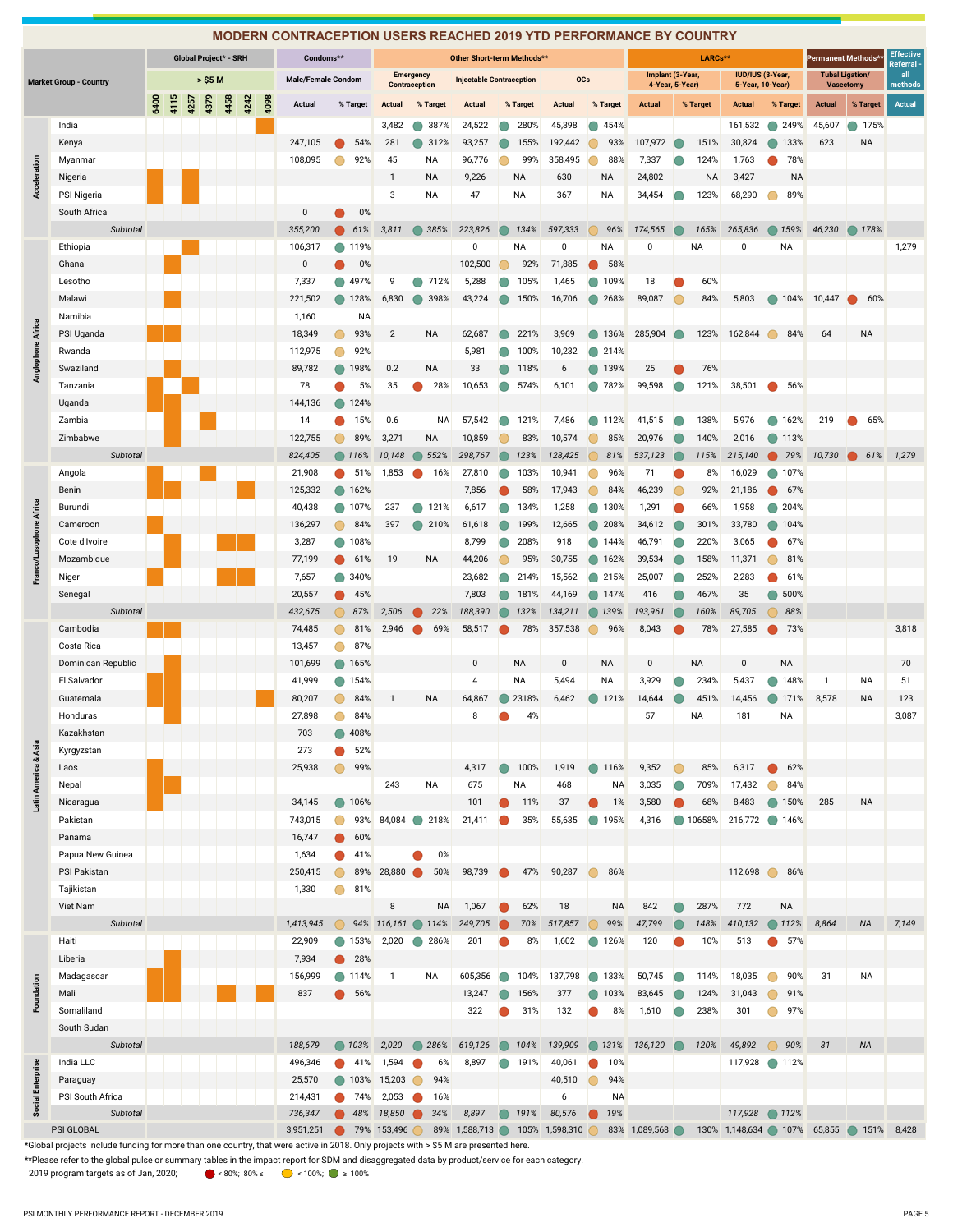|                         |                               |      |                      |      |                                   |                                                    |               |           |                               | SAFE ABORTION 2019 YTD PERFORMANCE BY COUNTRY |                                 |            |                 |                                      |                   |                        |           |           |                                                    |                |
|-------------------------|-------------------------------|------|----------------------|------|-----------------------------------|----------------------------------------------------|---------------|-----------|-------------------------------|-----------------------------------------------|---------------------------------|------------|-----------------|--------------------------------------|-------------------|------------------------|-----------|-----------|----------------------------------------------------|----------------|
|                         |                               |      | Global Project* - SA |      |                                   | <b>Safe Abortion</b>                               |               |           |                               |                                               |                                 |            |                 | <b>Estimated Completed Abortions</b> |                   |                        |           |           |                                                    |                |
|                         | <b>Market Group - Country</b> |      | > \$5 M              |      | $\leq$ \$5<br>$\mathsf{M}\xspace$ | <b>Users Reached -</b><br><b>All Interventions</b> |               |           | <b>CombiPack Distribution</b> |                                               | <b>Misoprostol Distribution</b> |            |                 | Safe Abortion Services**             |                   | <b>PAC Services***</b> |           |           | <b>Safe Abortion -</b><br><b>All Interventions</b> |                |
|                         |                               | 6400 | 4288                 | 4458 | 4488                              | <b>Actual</b>                                      | <b>Actual</b> |           | % Target                      | % Safe Abortion -                             | <b>Actual</b>                   |            | % Target        | <b>Actual</b>                        | % Target          | <b>Actual</b>          |           | % Target  | <b>Actual</b>                                      | % Target       |
|                         | India                         |      |                      |      |                                   |                                                    |               |           |                               | <b>All Interventions</b>                      |                                 |            |                 |                                      |                   |                        |           |           |                                                    |                |
|                         | Kenya                         |      |                      |      |                                   |                                                    |               |           |                               |                                               |                                 |            |                 |                                      |                   |                        |           |           |                                                    |                |
|                         | Myanmar                       |      |                      |      |                                   |                                                    |               |           |                               |                                               |                                 |            |                 |                                      |                   |                        |           |           |                                                    |                |
|                         | Nigeria                       |      |                      |      |                                   |                                                    |               |           |                               |                                               |                                 |            |                 |                                      |                   |                        |           |           |                                                    |                |
| <b>Acceleration</b>     | PSI Nigeria                   |      |                      |      |                                   | 110,158                                            | 1,710         |           | 22%                           | 2%                                            | 79,176                          |            | 76%             |                                      |                   | 13,341                 | $\bullet$ | 145%      | 94,227                                             | 78%            |
|                         | South Africa                  |      |                      |      |                                   |                                                    |               |           |                               |                                               |                                 |            |                 |                                      |                   |                        |           |           |                                                    |                |
|                         | Subtotal                      |      |                      |      |                                   | 110,158                                            | 1,710         |           | 22%                           | 2%                                            | 79,176                          |            | 76%             |                                      |                   | 13,341                 |           | 145%      | 94,227                                             | 78%            |
|                         | Ethiopia                      |      |                      |      |                                   |                                                    |               |           |                               |                                               |                                 |            |                 |                                      |                   |                        |           |           |                                                    |                |
|                         | Ghana                         |      |                      |      |                                   |                                                    |               |           |                               |                                               |                                 |            |                 |                                      |                   |                        |           |           |                                                    |                |
|                         | Lesotho                       |      |                      |      |                                   |                                                    |               |           |                               |                                               |                                 |            |                 |                                      |                   |                        |           |           |                                                    |                |
|                         | Malawi                        |      |                      |      |                                   |                                                    |               |           |                               |                                               |                                 |            |                 |                                      |                   |                        |           |           |                                                    |                |
|                         | PSI Uganda                    |      |                      |      |                                   | 49,258                                             | 9,404         |           | 118%                          | 22%                                           | 29,811                          |            | 75%             | 2,373                                | <b>NA</b>         | 1,512                  |           | 263%      | 43,101                                             | 89%            |
| Anglophone Africa       | Rwanda                        |      |                      |      |                                   |                                                    |               |           |                               |                                               |                                 |            |                 |                                      |                   |                        |           |           |                                                    |                |
|                         | Swaziland                     |      |                      |      |                                   |                                                    |               |           |                               |                                               |                                 |            |                 |                                      |                   |                        |           |           |                                                    |                |
|                         | Tanzania                      |      |                      |      |                                   | 54,168                                             |               |           |                               | 0%                                            | 39,500                          |            | 80%             |                                      |                   | 6,514                  |           | <b>NA</b> | 46,014                                             | 94%            |
|                         | Uganda                        |      |                      |      |                                   |                                                    |               |           |                               | <b>NA</b>                                     |                                 |            |                 |                                      |                   |                        |           |           |                                                    |                |
|                         | Zambia                        |      |                      |      |                                   |                                                    |               |           |                               |                                               |                                 |            |                 |                                      |                   |                        |           |           |                                                    |                |
|                         | Zimbabwe                      |      |                      |      |                                   |                                                    |               |           |                               |                                               |                                 |            |                 |                                      |                   |                        |           |           |                                                    |                |
|                         | Subtotal                      |      |                      |      |                                   | 103,427                                            | 9,404         |           | 118%                          | 11%                                           | 69,311                          |            | 78%             | 2,373                                | <b>NA</b>         | 8,026                  |           | 1393%     | 89,115                                             | 91%            |
|                         | Angola                        |      |                      |      |                                   | 21,565                                             |               |           |                               | 0%                                            | 2,536                           |            | 57%             |                                      |                   | 16,159                 |           | NA        | 18,695                                             | 419%           |
|                         | Benin                         |      |                      |      |                                   | 21,055                                             | 1,346         |           | <b>NA</b>                     | 7%                                            | 14,059                          |            | 158%            | 1,293                                | 548%              | 1,497                  |           | 130%      | 18,194                                             | 177%           |
|                         | Burundi                       |      |                      |      |                                   | 432                                                |               |           |                               | 0%                                            | $-18$                           |            | NA              |                                      |                   | 414                    |           | 76%       | 397                                                | 73%            |
| Franco/Lusophone Africa | Cameroon                      |      |                      |      |                                   | 12,265                                             | 671           |           | 4%                            | 6%                                            | 7,187                           |            | ● 137%          | 1,079                                | 93%<br>∩          | 1,651                  |           | 160%      | 10,588                                             | 44%            |
|                         | Cote d'Ivoire                 |      |                      |      |                                   |                                                    |               |           |                               |                                               |                                 |            |                 |                                      |                   |                        |           |           |                                                    |                |
|                         | Mozambique                    |      |                      |      |                                   |                                                    |               |           |                               |                                               |                                 |            |                 |                                      |                   |                        |           |           |                                                    |                |
|                         | Niger                         |      |                      |      |                                   | 3,099                                              |               |           |                               | 0%                                            | 1,086                           |            | 304%            |                                      |                   | 1,625                  |           | 174%      | 2,711                                              | 210%           |
|                         | Senegal                       |      |                      |      |                                   |                                                    |               |           |                               |                                               |                                 |            |                 |                                      |                   |                        |           |           |                                                    |                |
|                         | Subtotal                      |      |                      |      |                                   | 58,416                                             | 2,017         |           | 12%                           | 4%                                            | 24,851                          |            | $\bigcirc$ 131% | 2,372                                | 170%<br>∩         | 21,345                 |           | 582%      | 50,585                                             | 124%           |
|                         | Cambodia                      |      |                      |      |                                   | 241,371                                            | 219,464       |           | 71%                           | 96%                                           |                                 |            |                 | 9,838                                | <b>NA</b>         |                        |           |           | 229,302                                            | 74%            |
|                         | Costa Rica                    |      |                      |      |                                   |                                                    |               |           |                               |                                               |                                 |            |                 |                                      |                   |                        |           |           |                                                    |                |
|                         | Dominican Republic            |      |                      |      |                                   |                                                    |               |           |                               |                                               |                                 |            |                 |                                      |                   |                        |           |           |                                                    |                |
|                         | El Salvador                   |      |                      |      |                                   | 2,383                                              |               |           |                               | 0%                                            | 1,366                           |            | 130%            |                                      |                   | 665                    |           | 37%       | 2,031                                              | 72%            |
|                         | Guatemala                     |      |                      |      |                                   | 16,511                                             |               |           |                               | 0%                                            | 2,633                           |            | ● 100%          |                                      |                   | 11,617                 |           | 169%      | 14,250                                             | 150%           |
|                         | Honduras                      |      |                      |      |                                   |                                                    |               |           |                               |                                               |                                 |            |                 |                                      |                   |                        |           |           |                                                    |                |
|                         | Kazakhstan                    |      |                      |      |                                   |                                                    |               |           |                               |                                               |                                 |            |                 |                                      |                   |                        |           |           |                                                    |                |
|                         | Kyrgyzstan                    |      |                      |      |                                   |                                                    |               |           |                               |                                               |                                 |            |                 |                                      |                   |                        |           |           |                                                    |                |
| Latin America & Asia    | Laos                          |      |                      |      |                                   | 12,763                                             |               |           |                               | 0%                                            | 10,848                          |            | ● 141%          |                                      |                   | $\mathbf 0$            |           | 0%        | 10,848                                             | <b>137%</b>    |
|                         | Nepal                         |      |                      |      |                                   | 99,653                                             | 91,561        | $\bullet$ | 107%                          | 97%                                           |                                 |            |                 | 3,081                                | 64%               | 48                     |           | <b>NA</b> | 94,691                                             | 105%           |
|                         | Nicaragua                     |      |                      |      |                                   | 2,875                                              |               |           |                               | $0\%$                                         | 1,658                           |            | 57%             |                                      |                   | 780                    |           | 102%      | 2,438                                              | 67%            |
|                         | Pakistan                      |      |                      |      |                                   | 227,065                                            |               |           |                               | $0\%$                                         | 58,874                          |            | <b>NA</b>       |                                      |                   | 139,280                |           | <b>NA</b> | 198,155                                            | NA             |
|                         | Panama                        |      |                      |      |                                   |                                                    |               |           |                               |                                               |                                 |            |                 |                                      |                   |                        |           |           |                                                    |                |
|                         | Papua New Guinea              |      |                      |      |                                   |                                                    |               |           |                               |                                               |                                 |            |                 |                                      |                   |                        |           |           |                                                    |                |
|                         | PSI Pakistan                  |      |                      |      |                                   |                                                    |               |           |                               |                                               |                                 |            |                 |                                      |                   |                        |           |           |                                                    |                |
|                         | Tajikistan                    |      |                      |      |                                   |                                                    |               |           |                               |                                               |                                 |            |                 |                                      |                   |                        |           |           |                                                    |                |
|                         | Viet Nam                      |      |                      |      |                                   |                                                    |               |           |                               |                                               |                                 |            |                 |                                      |                   |                        |           |           |                                                    |                |
|                         | Subtotal                      |      |                      |      |                                   | 602,621                                            | 311,025       | $\bullet$ | 79%                           | 56%                                           | 75,379                          |            | $\bullet$ 527%  | 12,919                               | 270%              | 152,391                |           | 1585%     | 551,714                                            | $\bullet$ 131% |
|                         | Haiti                         |      |                      |      |                                   |                                                    |               |           |                               |                                               |                                 |            |                 |                                      |                   |                        |           |           |                                                    |                |
|                         | Liberia<br>Madagascar         |      |                      |      |                                   | 17,718                                             |               |           |                               | $0\%$                                         | 4,767                           |            | $\bigcirc$ 153% |                                      |                   | 11,137                 |           | <b>NA</b> | 15,904                                             | 172%           |
| Foundation              | Mali                          |      |                      |      |                                   | 11,701                                             |               |           |                               | $0\%$                                         | $\mathbf 0$                     |            | 0%              |                                      |                   | 10,521                 |           | NA        | 10,521                                             | 68%            |
|                         | Somaliland                    |      |                      |      |                                   |                                                    |               |           |                               |                                               |                                 |            |                 |                                      |                   |                        |           |           |                                                    |                |
|                         | South Sudan                   |      |                      |      |                                   |                                                    |               |           |                               |                                               |                                 |            |                 |                                      |                   |                        |           |           |                                                    |                |
|                         | Subtotal                      |      |                      |      |                                   | 29,419                                             |               |           |                               | 0%                                            | 4,767                           | $\bigcirc$ | 89%             |                                      |                   | 21,658                 | $\bullet$ | 111%      | 26,425                                             | ● 107%         |
|                         | India LLC                     |      |                      |      |                                   | 514,361                                            | 488,643       |           | 35%                           | 100%                                          | $\pmb{0}$                       |            | 0%              |                                      |                   |                        |           |           | 488,643                                            | 34%            |
|                         | Paraguay                      |      |                      |      |                                   |                                                    |               |           |                               |                                               |                                 |            |                 |                                      |                   |                        |           |           |                                                    |                |
| Social Enterprise       | PSI South Africa              |      |                      |      |                                   |                                                    |               |           |                               |                                               |                                 |            |                 |                                      |                   |                        |           |           |                                                    |                |
|                         | Subtotal                      |      |                      |      |                                   | 514,361                                            | 488,643       | $\bullet$ | 35%                           | 100%                                          | $\pmb{\mathit{0}}$              | ●          | $0\%$           |                                      |                   |                        |           |           | 488,643                                            | 34%            |
|                         | PSI GLOBAL                    |      |                      |      |                                   | 1,418,402                                          | 812,799       |           | 44%                           | 62%                                           | 253,484                         |            | ● 104%          | 17,664                               | 286%<br>$\bullet$ | 216,761                |           | 510%      | 1,300,708                                          | 61%            |

\*Global projects include funding for more than one country, that were active in 2018

\*\*Safe abortion services include medical abortion service (Mifepristone+Misoprostol), medical abortion service (Misoprostol) & MVA for Safe Abortion. \*\*\*PAC services include MVA for PAC & Misoprostol for PAC. 2019 program targets as of Jan, 2020;  $\bullet$  < 80°  $\bullet$  80%  $\bullet$  < 80%;  $\bullet$  ≥ 100% PSI MONTHLY PERFORMANCE REPORT - DECEMBER 2019<br>PSI MONTHLY PERFORMANCE REPORT - DECEMBER 2019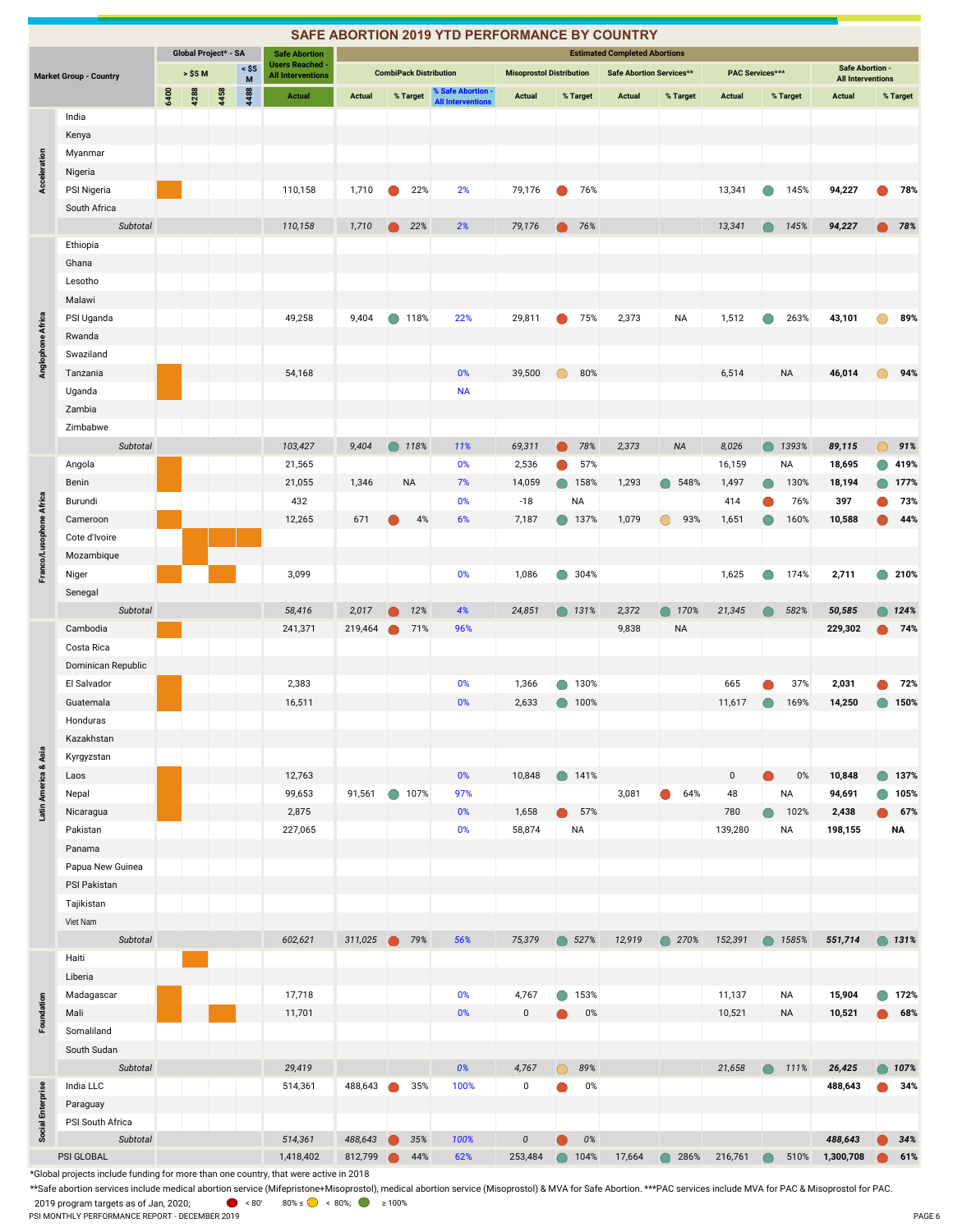|                         |                               |                                                                                                                                                                                                     |                                                  |                                |                              | <b>NCD USERS REACHED 2019 YTD PERFORMANCE BY COUNTRY</b> |               |                                            |                                                        |           |       |                                |                                         |             |                                                              |              |                                            |              |                                            |           |                                                            |
|-------------------------|-------------------------------|-----------------------------------------------------------------------------------------------------------------------------------------------------------------------------------------------------|--------------------------------------------------|--------------------------------|------------------------------|----------------------------------------------------------|---------------|--------------------------------------------|--------------------------------------------------------|-----------|-------|--------------------------------|-----------------------------------------|-------------|--------------------------------------------------------------|--------------|--------------------------------------------|--------------|--------------------------------------------|-----------|------------------------------------------------------------|
|                         |                               |                                                                                                                                                                                                     |                                                  | <b>Screening and Diagnosis</b> |                              |                                                          |               | <b>Treatment</b>                           |                                                        |           |       | <b>Screening and Diagnosis</b> |                                         |             | <b>Treatment</b>                                             |              | <b>Screening and Diagnosis</b>             |              |                                            |           | <b>Treatment</b>                                           |
|                         | <b>Market Group - Country</b> | <b>NCD</b><br>funding*                                                                                                                                                                              | <b>Cervical Cancer</b><br>Screening-VIA/VILI/Pap |                                | Screening-<br><b>HPV DNA</b> | <b>Cervical Cancer</b>                                   |               | <b>Cervical Cancer</b><br><b>Treatment</b> | <b>Hypertension Screening</b>                          |           |       |                                | <b>Hypertension</b><br><b>Diagnosis</b> |             | <b>Hypertension</b><br><b>Controlled</b><br><b>Condition</b> |              | <b>Type 2 Diabetes</b><br><b>Screening</b> |              | <b>Type 2 Diabetes</b><br><b>Diagnosis</b> |           | <b>Type 2 Diabetes</b><br><b>Controlled</b><br>Condition** |
|                         |                               |                                                                                                                                                                                                     | <b>Actual</b>                                    | % Target                       | Actual                       | % Target                                                 | <b>Actual</b> | % Target                                   | <b>Actual</b>                                          | % Target  |       | <b>Actual</b>                  | % Target                                | Actual      | % Target                                                     | Actual       | % Target                                   | Actual       | % Target                                   | Actual    | % Target                                                   |
|                         | India                         |                                                                                                                                                                                                     |                                                  |                                |                              |                                                          |               |                                            | 26,346                                                 | NA        |       | 19,246                         | NA                                      | 6,517       | <b>NA</b>                                                    |              |                                            |              |                                            |           |                                                            |
|                         | Kenya                         |                                                                                                                                                                                                     | 34,361                                           | 191%                           |                              |                                                          | 174           | 50%                                        |                                                        |           |       |                                |                                         |             |                                                              |              |                                            |              |                                            |           |                                                            |
|                         | Myanmar                       |                                                                                                                                                                                                     | 3,594                                            | 103%                           |                              |                                                          | 133           | 333%                                       | 82,178                                                 |           | 164%  | 32,105                         | $\bigcirc$                              | 161% 9,378  | NA                                                           |              |                                            |              |                                            |           |                                                            |
|                         | Nigeria                       |                                                                                                                                                                                                     |                                                  |                                |                              |                                                          |               |                                            |                                                        |           |       |                                |                                         |             |                                                              |              |                                            |              |                                            |           |                                                            |
| Acceleration            | PSI Nigeria                   |                                                                                                                                                                                                     |                                                  |                                |                              |                                                          |               |                                            |                                                        |           |       |                                |                                         |             |                                                              |              |                                            |              |                                            |           |                                                            |
|                         | South Africa                  |                                                                                                                                                                                                     |                                                  |                                |                              |                                                          |               |                                            |                                                        |           |       |                                |                                         |             |                                                              |              |                                            |              |                                            |           |                                                            |
|                         | Subtotal                      |                                                                                                                                                                                                     | 37,955                                           | 177%                           |                              |                                                          | 307           | 79%                                        | 108,524                                                |           | 217%  | 51,351                         |                                         | 257% 15,895 | <b>NA</b>                                                    |              |                                            |              |                                            |           |                                                            |
|                         | Ethiopia                      |                                                                                                                                                                                                     |                                                  |                                |                              |                                                          |               |                                            | 783,040                                                |           |       | NA 21,145                      | <b>NA</b>                               |             |                                                              |              |                                            |              |                                            |           |                                                            |
|                         | Ghana                         |                                                                                                                                                                                                     |                                                  |                                |                              |                                                          |               |                                            |                                                        |           |       |                                |                                         |             |                                                              |              |                                            |              |                                            |           |                                                            |
|                         | Lesotho                       |                                                                                                                                                                                                     |                                                  |                                |                              |                                                          |               |                                            | 743                                                    |           | 18%   |                                |                                         |             |                                                              | 30           | 2%                                         |              |                                            |           |                                                            |
|                         | Malawi                        |                                                                                                                                                                                                     | 14,788                                           | 148%                           |                              |                                                          |               |                                            |                                                        |           |       |                                |                                         |             |                                                              |              |                                            |              |                                            |           |                                                            |
|                         | PSI Uganda                    |                                                                                                                                                                                                     | 15,275                                           | 25%                            |                              |                                                          | 74            | <b>NA</b>                                  |                                                        |           |       |                                |                                         |             |                                                              |              |                                            |              |                                            |           |                                                            |
|                         | Rwanda                        |                                                                                                                                                                                                     |                                                  |                                |                              |                                                          |               |                                            |                                                        |           |       |                                |                                         |             |                                                              |              |                                            |              |                                            |           |                                                            |
|                         | Swaziland                     |                                                                                                                                                                                                     | 85                                               | ΝA                             |                              |                                                          |               |                                            | 6,115                                                  |           | 19%   |                                |                                         |             |                                                              | 22,275       | $\bigcirc$<br>69%                          |              |                                            |           |                                                            |
| Anglophone Africa       | Tanzania                      |                                                                                                                                                                                                     |                                                  |                                |                              |                                                          |               |                                            |                                                        |           |       |                                |                                         |             |                                                              |              |                                            |              |                                            |           |                                                            |
|                         | Uganda                        |                                                                                                                                                                                                     |                                                  |                                |                              |                                                          |               |                                            |                                                        |           |       |                                |                                         |             |                                                              |              |                                            |              |                                            |           |                                                            |
|                         | Zambia                        |                                                                                                                                                                                                     |                                                  |                                |                              |                                                          |               |                                            |                                                        |           |       |                                |                                         |             |                                                              |              |                                            |              |                                            |           |                                                            |
|                         | Zimbabwe                      |                                                                                                                                                                                                     | 15,302                                           | 81%                            | 3,346                        | NA                                                       | 3,721         |                                            | 364% 127,777                                           | NA        |       | 271                            | <b>NA</b>                               | 42          | <b>NA</b>                                                    | 342          | NA                                         |              |                                            |           |                                                            |
|                         | Subtotal                      |                                                                                                                                                                                                     | 45,450                                           | 51%                            | 3,346                        | <b>NA</b>                                                | 3,795         |                                            | 371% 917,675                                           |           | 2516% | 21,416                         | <b>NA</b>                               | 42          | <b>NA</b>                                                    | 22,647       | 67%<br>$\bigcirc$                          |              |                                            |           |                                                            |
|                         | Angola                        |                                                                                                                                                                                                     |                                                  |                                |                              |                                                          |               |                                            |                                                        |           |       |                                |                                         |             |                                                              |              |                                            |              |                                            |           |                                                            |
|                         | Benin                         |                                                                                                                                                                                                     | 28,676                                           | <b>NA</b>                      |                              |                                                          | 16            | NA                                         |                                                        |           |       |                                |                                         |             |                                                              |              |                                            |              |                                            |           |                                                            |
|                         | Burundi                       |                                                                                                                                                                                                     |                                                  |                                |                              |                                                          |               |                                            |                                                        |           |       |                                |                                         |             |                                                              |              |                                            |              |                                            |           |                                                            |
| Franco/Lusophone Africa | Cameroon                      |                                                                                                                                                                                                     |                                                  |                                |                              |                                                          |               |                                            |                                                        |           |       |                                |                                         |             |                                                              |              |                                            |              |                                            |           |                                                            |
|                         | Cote d'Ivoire                 |                                                                                                                                                                                                     |                                                  |                                |                              |                                                          |               |                                            |                                                        |           |       |                                |                                         |             |                                                              |              |                                            |              |                                            |           |                                                            |
|                         | Mozambique                    |                                                                                                                                                                                                     |                                                  |                                |                              |                                                          |               |                                            |                                                        |           |       |                                |                                         |             |                                                              |              |                                            |              |                                            |           |                                                            |
|                         | Niger                         |                                                                                                                                                                                                     |                                                  |                                |                              |                                                          |               |                                            |                                                        |           |       |                                |                                         |             |                                                              |              |                                            |              |                                            |           |                                                            |
|                         | Senegal                       |                                                                                                                                                                                                     |                                                  |                                |                              |                                                          |               |                                            |                                                        |           |       |                                |                                         |             |                                                              |              |                                            |              |                                            |           |                                                            |
|                         | Subtotal                      |                                                                                                                                                                                                     | 28,676                                           | <b>NA</b>                      |                              |                                                          | 16            | <b>NA</b>                                  |                                                        |           |       |                                |                                         |             |                                                              |              |                                            |              |                                            |           |                                                            |
|                         | Cambodia                      |                                                                                                                                                                                                     |                                                  |                                |                              |                                                          |               |                                            |                                                        |           |       |                                |                                         |             |                                                              |              |                                            |              |                                            |           |                                                            |
|                         | Caribbean                     |                                                                                                                                                                                                     |                                                  |                                | 777                          | <b>NA</b>                                                |               |                                            |                                                        |           |       |                                |                                         |             |                                                              |              |                                            |              |                                            |           |                                                            |
|                         | Costa Rica                    |                                                                                                                                                                                                     |                                                  |                                |                              |                                                          |               |                                            |                                                        |           |       |                                |                                         |             |                                                              |              |                                            |              |                                            |           |                                                            |
|                         | Dominican Republic            |                                                                                                                                                                                                     |                                                  |                                |                              |                                                          |               |                                            |                                                        |           |       |                                |                                         |             |                                                              |              |                                            |              |                                            |           |                                                            |
|                         | El Salvador                   |                                                                                                                                                                                                     | 438                                              | ΝA                             |                              |                                                          |               |                                            | 4                                                      | <b>NA</b> |       |                                |                                         |             |                                                              | 3            | ΝA                                         | $\mathbf{1}$ | ΝA                                         | NA        |                                                            |
|                         | Guatemala                     |                                                                                                                                                                                                     |                                                  |                                |                              |                                                          |               |                                            |                                                        |           |       |                                |                                         |             |                                                              |              |                                            |              |                                            |           |                                                            |
|                         | Honduras                      |                                                                                                                                                                                                     |                                                  |                                |                              |                                                          |               |                                            |                                                        |           |       |                                |                                         |             |                                                              |              |                                            |              |                                            |           |                                                            |
|                         | Kazakhstan                    |                                                                                                                                                                                                     |                                                  |                                |                              |                                                          |               |                                            |                                                        |           |       |                                |                                         |             |                                                              |              |                                            |              |                                            |           |                                                            |
|                         | Kyrgyzstan                    |                                                                                                                                                                                                     |                                                  |                                |                              |                                                          |               |                                            |                                                        |           |       |                                |                                         |             |                                                              |              |                                            |              |                                            |           |                                                            |
|                         | Laos                          |                                                                                                                                                                                                     |                                                  |                                |                              |                                                          |               |                                            |                                                        |           |       |                                |                                         |             |                                                              |              |                                            |              |                                            |           |                                                            |
| Latin America & Asia    | Nepal                         |                                                                                                                                                                                                     |                                                  |                                |                              |                                                          |               |                                            |                                                        |           |       |                                |                                         |             |                                                              |              |                                            |              |                                            |           |                                                            |
|                         | Nicaragua                     |                                                                                                                                                                                                     |                                                  |                                |                              |                                                          |               |                                            |                                                        |           |       |                                |                                         |             |                                                              |              |                                            |              |                                            |           |                                                            |
|                         | Pakistan                      |                                                                                                                                                                                                     |                                                  |                                |                              |                                                          |               |                                            |                                                        |           |       |                                |                                         |             |                                                              |              |                                            |              |                                            |           |                                                            |
|                         | Panama                        |                                                                                                                                                                                                     |                                                  |                                |                              |                                                          |               |                                            |                                                        |           |       |                                |                                         |             |                                                              |              |                                            |              |                                            |           |                                                            |
|                         | Papua New Guinea              |                                                                                                                                                                                                     |                                                  |                                |                              |                                                          |               |                                            |                                                        |           |       |                                |                                         |             |                                                              |              |                                            |              |                                            |           |                                                            |
|                         | PSI Pakistan                  |                                                                                                                                                                                                     |                                                  |                                |                              |                                                          |               |                                            |                                                        |           |       |                                |                                         |             |                                                              |              |                                            |              |                                            |           |                                                            |
|                         | Tajikistan                    |                                                                                                                                                                                                     |                                                  |                                |                              |                                                          |               |                                            |                                                        |           |       |                                |                                         |             |                                                              |              |                                            |              |                                            |           |                                                            |
|                         | Viet Nam                      |                                                                                                                                                                                                     |                                                  |                                |                              |                                                          |               |                                            | 191,916                                                |           | 128%  | 7,961                          | 55%                                     | 4,814       | 93%                                                          |              |                                            |              |                                            |           |                                                            |
|                         | Subtotal                      |                                                                                                                                                                                                     | 438                                              | <b>NA</b>                      | 777                          | <b>NA</b>                                                |               |                                            | 191,920                                                |           | 128%  | 7,961                          |                                         | 55% 4,814   | 93%                                                          | $\mathbf{3}$ | NA                                         |              |                                            |           |                                                            |
|                         | Haiti                         |                                                                                                                                                                                                     | $\overline{7}$                                   | NA                             |                              |                                                          | $\mathbf{1}$  | <b>NA</b>                                  |                                                        |           |       |                                |                                         |             |                                                              |              |                                            |              |                                            |           |                                                            |
|                         | Liberia                       |                                                                                                                                                                                                     |                                                  |                                |                              |                                                          |               |                                            |                                                        |           |       |                                |                                         |             |                                                              |              |                                            |              |                                            |           |                                                            |
|                         | Madagascar                    |                                                                                                                                                                                                     | 631                                              | NA                             |                              |                                                          | 26            | NA                                         |                                                        |           |       |                                |                                         |             |                                                              |              |                                            |              |                                            |           |                                                            |
| Foundation              | Mali                          |                                                                                                                                                                                                     | 24,841                                           | 71%                            |                              |                                                          | 129           | 18%                                        |                                                        |           |       |                                |                                         |             |                                                              |              |                                            |              |                                            |           |                                                            |
|                         | Somaliland                    |                                                                                                                                                                                                     |                                                  |                                |                              |                                                          |               |                                            |                                                        |           |       | 59                             | NA                                      |             |                                                              |              |                                            | 26           | <b>NA</b>                                  |           |                                                            |
|                         | South Sudan                   |                                                                                                                                                                                                     |                                                  |                                |                              |                                                          |               |                                            |                                                        |           |       |                                |                                         |             |                                                              |              |                                            |              |                                            |           |                                                            |
|                         | Subtotal                      |                                                                                                                                                                                                     | 25,479                                           | 73%                            |                              |                                                          | 156           | 22%<br>$\bullet$                           |                                                        |           |       |                                |                                         |             |                                                              |              |                                            |              |                                            |           |                                                            |
|                         | PSI GLOBAL                    |                                                                                                                                                                                                     | 137,998                                          |                                | 95% 4,123                    | <b>NA</b>                                                | 4,274         |                                            | 202% 1,218,119 515% 80,787 234% 20,751 399% 22,650 67% |           |       |                                |                                         |             |                                                              |              |                                            | 27           | <b>NA</b>                                  | $\pmb{0}$ | <b>NA</b>                                                  |
|                         |                               | *NCD funding includes project code 3902/India, 4137/Ethiopia, 4359 Myanmar and Vietnam, 4462/Zimbabwe, 4530/Mozambique, 4534/Rwanda, 85018/Dominican Republic, 85019CR/Trinidad, and 4452/Swailand. |                                                  |                                |                              |                                                          |               |                                            |                                                        |           |       |                                |                                         |             |                                                              |              |                                            |              |                                            |           |                                                            |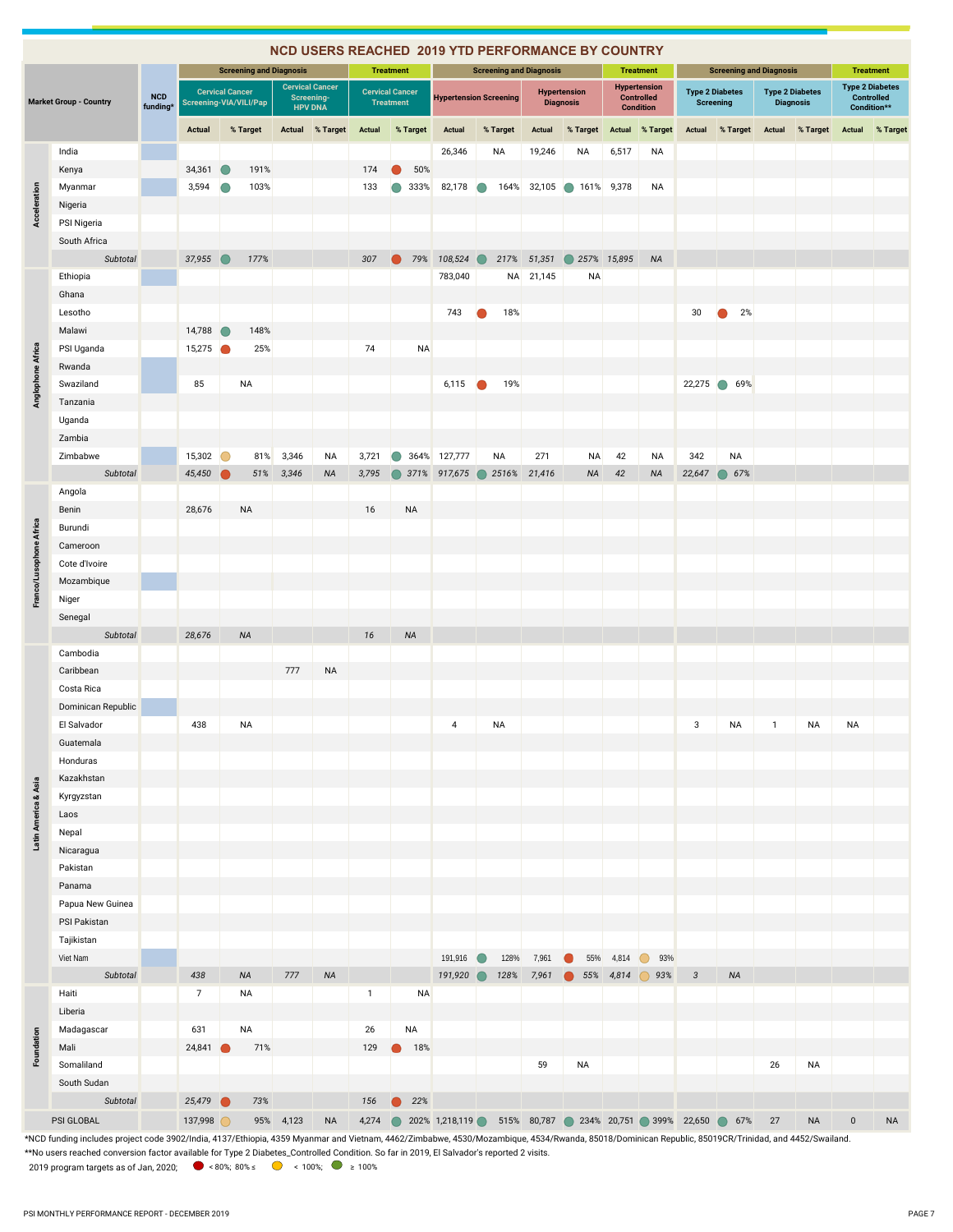|                          |                                                                                                                                                                                         |      |         |              |      |                         |                                          |           |           |                                |                              |           |                |                   |                               |                                      | <b>MALARIA 2019 YTD PERFORMANCE BY COUNTRY</b>                                                   |                            |                                                              |                                |                        |                    |                        |                  |           |
|--------------------------|-----------------------------------------------------------------------------------------------------------------------------------------------------------------------------------------|------|---------|--------------|------|-------------------------|------------------------------------------|-----------|-----------|--------------------------------|------------------------------|-----------|----------------|-------------------|-------------------------------|--------------------------------------|--------------------------------------------------------------------------------------------------|----------------------------|--------------------------------------------------------------|--------------------------------|------------------------|--------------------|------------------------|------------------|-----------|
|                          |                                                                                                                                                                                         |      |         |              |      | Global Project*-Malaria |                                          |           |           | Prevention                     |                              |           |                |                   |                               |                                      |                                                                                                  | <b>Screening/Diagnosis</b> |                                                              |                                |                        |                    | <b>Treatment</b>       |                  |           |
|                          | <b>Market Group - Country</b>                                                                                                                                                           |      | > \$5 M |              |      | < \$5 M                 | <b>Pregnant women</b><br>receiving IPTp2 |           |           |                                | <b>LLINs</b><br>#distributed |           | SMC (4 cycles) | #children reached |                               | <b>Malaria RDTs</b><br># distributed | attended                                                                                         |                            | Fever cases Fever cases tested with<br><b>RDT/Microscopy</b> | <b>Positive</b><br><b>RDTs</b> | Malaria PPT (ACT, non- | ACT) #distributed  | Malaria PPT (ACT, non- | ACT)<br>#treated |           |
|                          |                                                                                                                                                                                         | 4442 | 4259    | 4262<br>4186 | 4423 | 4079<br>4471            | Actual                                   |           | % Target  | Actual                         |                              | % Target  | Actual         | % Target          | Actual                        | % Target                             | Actual                                                                                           | Actual                     | % Target                                                     | <b>Actual</b>                  | Actual                 | % Target           | Actual                 |                  | % Target  |
|                          | India                                                                                                                                                                                   |      |         |              |      |                         |                                          |           |           |                                |                              |           |                |                   |                               |                                      |                                                                                                  |                            |                                                              |                                |                        |                    |                        |                  |           |
|                          | Kenya                                                                                                                                                                                   |      |         |              |      |                         | 6,109                                    |           | <b>NA</b> | 907,433                        |                              | 50%       |                |                   |                               |                                      |                                                                                                  |                            |                                                              |                                |                        |                    | 56,824                 |                  | 60%       |
|                          | Myanmar                                                                                                                                                                                 |      |         |              |      |                         |                                          |           |           | 185,940                        |                              | 83%       |                |                   | 0                             | 0%                                   | 520,128                                                                                          | 520,128                    | <b>NA</b>                                                    | 4,386                          | 177,316                | 95%<br>∩           | 3,169                  |                  | <b>NA</b> |
| Acceleration             | Nigeria                                                                                                                                                                                 |      |         |              |      |                         |                                          |           |           |                                |                              |           |                |                   |                               |                                      |                                                                                                  |                            |                                                              |                                |                        |                    |                        |                  |           |
|                          | PSI Nigeria                                                                                                                                                                             |      |         |              |      |                         |                                          |           |           |                                |                              |           |                |                   |                               |                                      |                                                                                                  |                            |                                                              |                                |                        |                    |                        |                  |           |
|                          | South Africa                                                                                                                                                                            |      |         |              |      |                         |                                          |           |           |                                |                              |           |                |                   |                               |                                      |                                                                                                  |                            |                                                              |                                |                        |                    |                        |                  |           |
|                          | Subtotal                                                                                                                                                                                |      |         |              |      |                         | 6,109                                    |           | <b>NA</b> | 1,093,373                      |                              | 53%       |                |                   | $\boldsymbol{0}$              | 0%                                   | 520,128                                                                                          | 520,128                    | <b>NA</b>                                                    | 4,386                          | 177,316                | 95%                | 59,993                 | $\bullet$ 63%    |           |
|                          | Ethiopia                                                                                                                                                                                |      |         |              |      |                         |                                          |           |           | 14                             |                              | <b>NA</b> |                |                   |                               |                                      |                                                                                                  |                            |                                                              |                                |                        |                    |                        |                  |           |
|                          | Ghana                                                                                                                                                                                   |      |         |              |      |                         |                                          |           |           |                                |                              |           |                |                   |                               |                                      |                                                                                                  |                            |                                                              |                                |                        |                    |                        |                  |           |
|                          | Lesotho                                                                                                                                                                                 |      |         |              |      |                         |                                          |           |           |                                |                              |           |                |                   |                               |                                      |                                                                                                  |                            |                                                              |                                |                        |                    |                        |                  |           |
|                          | Malawi                                                                                                                                                                                  |      |         |              |      |                         |                                          |           |           | 73,315                         |                              | ● 163%    |                |                   |                               |                                      |                                                                                                  |                            |                                                              |                                |                        |                    |                        |                  |           |
| Anglophone Africa        | PSI Uganda                                                                                                                                                                              |      |         |              |      |                         |                                          |           |           |                                |                              |           |                |                   |                               |                                      |                                                                                                  |                            |                                                              |                                |                        |                    |                        |                  |           |
|                          | Rwanda                                                                                                                                                                                  |      |         |              |      |                         |                                          |           |           |                                |                              |           |                |                   |                               |                                      |                                                                                                  |                            |                                                              |                                |                        |                    |                        |                  |           |
|                          | Swaziland                                                                                                                                                                               |      |         |              |      |                         |                                          |           |           |                                |                              |           |                |                   |                               |                                      |                                                                                                  |                            |                                                              |                                |                        |                    |                        |                  |           |
|                          | Tanzania                                                                                                                                                                                |      |         |              |      |                         |                                          |           |           | 1,405,325 215%                 |                              |           |                |                   |                               |                                      |                                                                                                  |                            |                                                              |                                |                        |                    |                        |                  |           |
|                          | Uganda                                                                                                                                                                                  |      |         |              |      |                         |                                          |           |           |                                |                              |           |                |                   |                               |                                      | 238,868                                                                                          | 227,984                    | NA                                                           | 155,419                        |                        |                    |                        |                  |           |
|                          | Zambia                                                                                                                                                                                  |      |         |              |      |                         |                                          |           |           |                                |                              |           |                |                   |                               |                                      |                                                                                                  |                            |                                                              |                                |                        |                    |                        |                  |           |
|                          | Zimbabwe                                                                                                                                                                                |      |         |              |      |                         |                                          |           |           |                                |                              |           |                |                   |                               |                                      |                                                                                                  |                            |                                                              |                                |                        |                    |                        |                  |           |
|                          | Subtotal                                                                                                                                                                                |      |         |              |      |                         |                                          |           |           | 1,478,654                      |                              | 211%      |                |                   |                               |                                      | 238,868                                                                                          | 227,984                    | <b>NA</b>                                                    | 155,419                        |                        |                    |                        |                  |           |
|                          | Angola                                                                                                                                                                                  |      |         |              |      |                         |                                          |           |           | 251,144                        | $\blacksquare$               | 209%      |                |                   |                               | 147,125 6 59%                        |                                                                                                  |                            |                                                              |                                | 409,310 125%           |                    |                        |                  |           |
|                          | Benin                                                                                                                                                                                   |      |         |              |      |                         |                                          |           |           | 55                             |                              | <b>NA</b> |                |                   |                               |                                      |                                                                                                  |                            |                                                              |                                |                        |                    |                        |                  |           |
| Franco/Lusophone Africa  | Burundi                                                                                                                                                                                 |      |         |              |      |                         |                                          |           |           | 1,162,677                      | $\bullet$                    | 165%      |                |                   |                               |                                      |                                                                                                  |                            |                                                              |                                |                        |                    |                        |                  |           |
|                          | Cameroon                                                                                                                                                                                |      |         |              |      |                         |                                          |           |           | 12,087                         |                              | $0\%$     | 1,599,252      | <b>NA</b>         |                               |                                      |                                                                                                  |                            |                                                              |                                |                        |                    |                        |                  |           |
|                          | Cote d'Ivoire                                                                                                                                                                           |      |         |              |      |                         |                                          |           |           |                                |                              |           |                |                   |                               |                                      |                                                                                                  |                            |                                                              |                                |                        |                    |                        |                  |           |
|                          | Mozambique                                                                                                                                                                              |      |         |              |      |                         |                                          |           |           |                                |                              |           |                |                   |                               |                                      |                                                                                                  |                            |                                                              |                                |                        |                    |                        |                  |           |
|                          | Niger                                                                                                                                                                                   |      |         |              |      |                         |                                          |           |           |                                |                              |           |                | 1,181,485 119%    |                               |                                      |                                                                                                  |                            |                                                              |                                |                        |                    |                        |                  |           |
|                          | Senegal                                                                                                                                                                                 |      |         |              |      |                         |                                          |           |           | 155,339                        | $\Box$                       | 94%       |                |                   |                               |                                      |                                                                                                  |                            |                                                              |                                |                        |                    |                        |                  |           |
|                          | Subtotal                                                                                                                                                                                |      |         |              |      |                         |                                          |           |           | 1,581,302                      |                              | 40%       |                |                   | 2,780,737 281% 147,125 39%    |                                      |                                                                                                  |                            |                                                              |                                | 409,310                | 125%<br>$\bigcirc$ |                        |                  |           |
|                          | Cambodia                                                                                                                                                                                |      |         |              |      |                         |                                          |           |           |                                |                              |           |                |                   |                               |                                      | 15,323                                                                                           | 14,958                     | 96%<br>$\bullet$                                             | 390                            | $-227$                 | <b>NA</b>          | 228                    | ● 21%            |           |
|                          | Costa Rica                                                                                                                                                                              |      |         |              |      |                         |                                          |           |           |                                |                              |           |                |                   |                               |                                      |                                                                                                  |                            |                                                              |                                |                        |                    |                        |                  |           |
|                          | Dominican Republic                                                                                                                                                                      |      |         |              |      |                         |                                          |           |           |                                |                              |           |                |                   |                               |                                      |                                                                                                  |                            |                                                              |                                |                        |                    |                        |                  |           |
|                          | El Salvador                                                                                                                                                                             |      |         |              |      |                         |                                          |           |           |                                |                              |           |                |                   |                               |                                      |                                                                                                  |                            |                                                              |                                |                        |                    |                        |                  |           |
|                          | Guatemala                                                                                                                                                                               |      |         |              |      |                         |                                          |           |           |                                |                              |           |                |                   |                               |                                      |                                                                                                  |                            |                                                              |                                |                        |                    |                        |                  |           |
|                          | Honduras                                                                                                                                                                                |      |         |              |      |                         |                                          |           |           |                                |                              |           |                |                   |                               |                                      |                                                                                                  |                            |                                                              |                                |                        |                    |                        |                  |           |
| Asia                     | Kazakhstan                                                                                                                                                                              |      |         |              |      |                         |                                          |           |           |                                |                              |           |                |                   |                               |                                      |                                                                                                  |                            |                                                              |                                |                        |                    |                        |                  |           |
|                          | Kyrgyzstan                                                                                                                                                                              |      |         |              |      |                         |                                          |           |           |                                |                              |           |                |                   |                               |                                      |                                                                                                  |                            |                                                              |                                |                        |                    |                        |                  |           |
|                          | Laos                                                                                                                                                                                    |      |         |              |      |                         |                                          |           |           |                                |                              |           |                |                   |                               |                                      | 73,124                                                                                           |                            | 79,861 133%                                                  | 723                            |                        |                    | 924                    | ● 112%           |           |
| Latin America &          | Nepal                                                                                                                                                                                   |      |         |              |      |                         |                                          |           |           |                                |                              |           |                |                   |                               |                                      |                                                                                                  |                            |                                                              |                                |                        |                    |                        |                  |           |
|                          | Nicaragua<br>Pakistan                                                                                                                                                                   |      |         |              |      |                         |                                          |           |           |                                |                              |           |                |                   |                               |                                      |                                                                                                  |                            |                                                              |                                |                        |                    |                        |                  |           |
|                          | Panama                                                                                                                                                                                  |      |         |              |      |                         |                                          |           |           |                                |                              |           |                |                   |                               |                                      |                                                                                                  |                            |                                                              |                                |                        |                    |                        |                  |           |
|                          | Papua New Guinea                                                                                                                                                                        |      |         |              |      |                         |                                          |           |           |                                |                              |           |                |                   |                               |                                      |                                                                                                  |                            |                                                              |                                |                        |                    |                        |                  |           |
|                          | PSI Pakistan                                                                                                                                                                            |      |         |              |      |                         |                                          |           |           |                                |                              |           |                |                   |                               |                                      |                                                                                                  |                            |                                                              |                                |                        |                    |                        |                  |           |
|                          | Tajikistan                                                                                                                                                                              |      |         |              |      |                         |                                          |           |           |                                |                              |           |                |                   |                               |                                      |                                                                                                  |                            |                                                              |                                |                        |                    |                        |                  |           |
|                          | Viet Nam                                                                                                                                                                                |      |         |              |      |                         |                                          |           |           | 781                            |                              | 58%       |                |                   | 35,300                        | ● 141%                               |                                                                                                  |                            | 28,120 141%                                                  | 854                            | $\mathsf 0$            | <b>NA</b>          | 322                    |                  | 56%       |
|                          | Subtotal                                                                                                                                                                                |      |         |              |      |                         |                                          |           |           | 781                            |                              | 58%       |                |                   | 35,300                        | • 141%                               | 88,447                                                                                           | 122,939                    | ● 129%                                                       | 1,967                          | $-227$                 | <b>NA</b>          | 1,474                  | $\bullet$ 59%    |           |
|                          | Haiti                                                                                                                                                                                   |      |         |              |      |                         |                                          |           |           | 226,310                        | $\bigcirc$                   | 83%       |                |                   |                               |                                      | 5,003                                                                                            | 174,892                    | 86%<br>$\bullet$                                             | 5,620                          | 220,800                | 276%<br>$\bullet$  |                        |                  |           |
|                          | Liberia                                                                                                                                                                                 |      |         |              |      |                         |                                          |           |           |                                |                              |           |                |                   |                               |                                      |                                                                                                  |                            |                                                              |                                |                        |                    |                        |                  |           |
|                          | Madagascar                                                                                                                                                                              |      |         |              |      |                         | 0                                        |           | 0%        | 1,060,856                      |                              | 45%       |                |                   | 2,113,625 89%                 |                                      | 199,455                                                                                          | 160,289                    | NA                                                           | 23,123                         | 1,325,195 94%          |                    |                        |                  |           |
| Foundation               | Mali                                                                                                                                                                                    |      |         |              |      |                         |                                          |           |           | 4,258,834                      |                              | 98%       | 1,992,077 112% |                   |                               |                                      |                                                                                                  |                            |                                                              |                                |                        |                    |                        |                  |           |
|                          | Somaliland                                                                                                                                                                              |      |         |              |      |                         | 5,919                                    | ● 153%    |           |                                |                              |           |                |                   |                               |                                      | 55                                                                                               |                            |                                                              |                                |                        |                    | 1,748                  |                  | 91%       |
|                          | South Sudan                                                                                                                                                                             |      |         |              |      |                         |                                          |           |           | 831,414                        |                              | 17%       |                |                   | 1,561,625 122%                |                                      |                                                                                                  |                            |                                                              |                                | 4,604,845              | 99%                |                        |                  |           |
|                          | Subtotal                                                                                                                                                                                |      |         |              |      |                         | 5,919                                    | $\bullet$ | 2%        | 6,377,414                      |                              | 53%       |                |                   | 1,992,077 112% 3,675,250 101% |                                      | 204,513                                                                                          | 335,181                    | ● 165%                                                       | 28,743                         | 6,150,840 100%         |                    | 1,748                  | $\bigcirc$ 91%   |           |
|                          | India LLC                                                                                                                                                                               |      |         |              |      |                         |                                          |           |           |                                |                              |           |                |                   |                               |                                      |                                                                                                  |                            |                                                              |                                |                        |                    |                        |                  |           |
|                          | Paraguay                                                                                                                                                                                |      |         |              |      |                         |                                          |           |           |                                |                              |           |                |                   |                               |                                      |                                                                                                  |                            |                                                              |                                |                        |                    |                        |                  |           |
| <b>Social Enterprise</b> | PSI South Africa                                                                                                                                                                        |      |         |              |      |                         |                                          |           |           |                                |                              |           |                |                   |                               |                                      |                                                                                                  |                            |                                                              |                                |                        |                    |                        |                  |           |
|                          | Subtotal                                                                                                                                                                                |      |         |              |      |                         |                                          |           |           |                                |                              |           |                |                   |                               |                                      |                                                                                                  |                            |                                                              |                                |                        |                    |                        |                  |           |
|                          | PSI GLOBAL                                                                                                                                                                              |      |         |              |      |                         | 12,028                                   | $\bullet$ |           |                                |                              |           |                |                   |                               |                                      | 4% 10,531,524 6 56% 4,772,814 173% 3,857,675 89% 1,051,956 1,206,232 393% 190,515 6,737,239 101% |                            |                                                              |                                |                        |                    | 63,215 64%             |                  |           |
|                          | * Global projects include funding for more than one country, that were active in 2018. **For product distribution from warehouse, 10% wastage applies to the users reached calculation. |      |         |              |      |                         |                                          |           |           |                                |                              |           |                |                   |                               |                                      |                                                                                                  |                            |                                                              |                                |                        |                    |                        |                  |           |
|                          | 2019 program targets as of Jan, 2020;                                                                                                                                                   |      |         |              |      |                         |                                          |           |           | ● <80%; 80% ≤ ● <100%; ● ≥100% |                              |           |                |                   |                               |                                      |                                                                                                  |                            |                                                              |                                |                        |                    |                        |                  |           |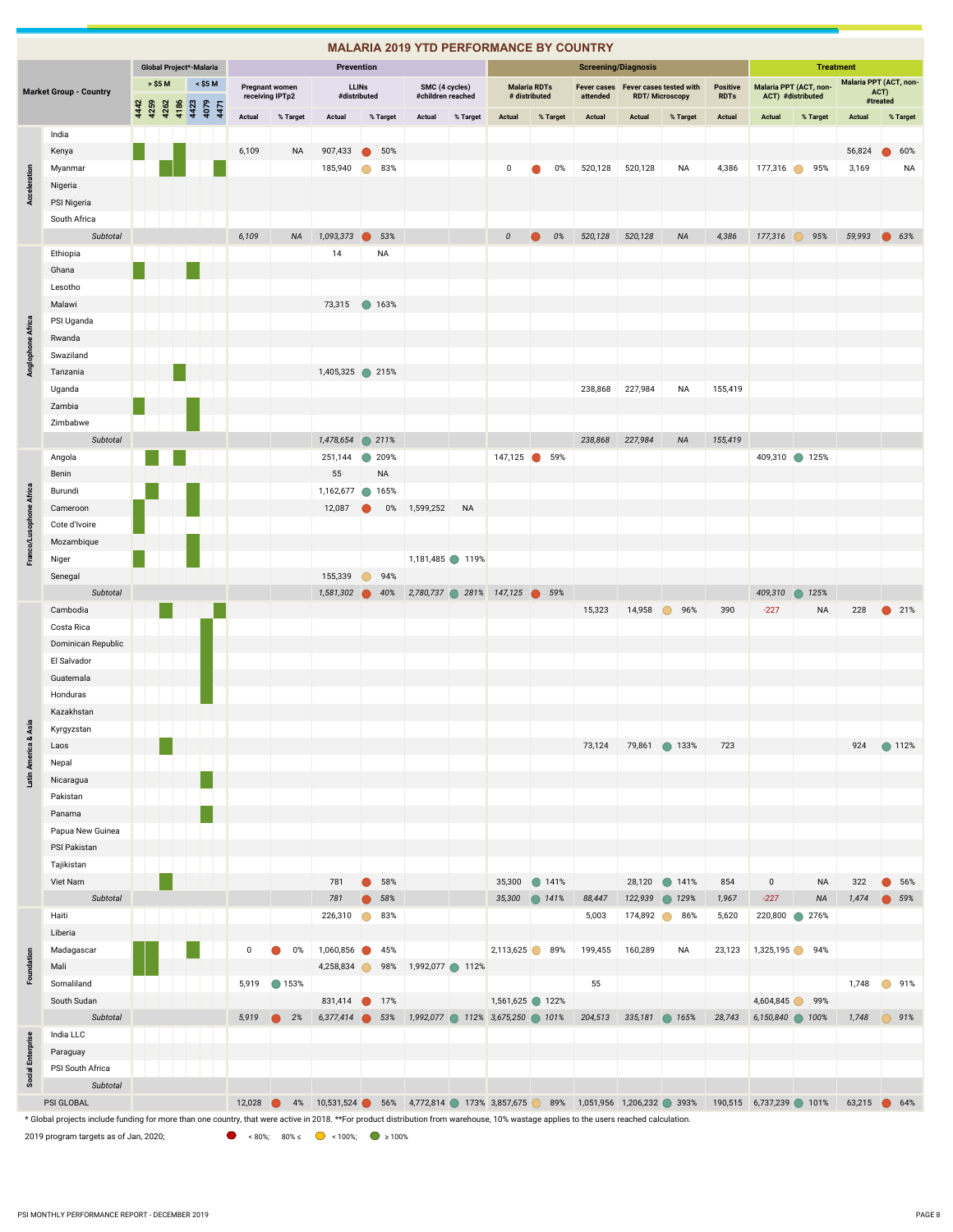|                         |                                                                                                                                                                                                       |                     |                       |                            |                                 |                                      |                                          | <b>WASH 2019 YTD PERFORMANCE BY COUNTRY</b> |                      |                  |                      |          |                                                     |                |             |
|-------------------------|-------------------------------------------------------------------------------------------------------------------------------------------------------------------------------------------------------|---------------------|-----------------------|----------------------------|---------------------------------|--------------------------------------|------------------------------------------|---------------------------------------------|----------------------|------------------|----------------------|----------|-----------------------------------------------------|----------------|-------------|
|                         |                                                                                                                                                                                                       | Global<br>Project*- |                       |                            | <b>WASH Interventions</b>       |                                      |                                          |                                             |                      |                  | <b>Users Reached</b> |          |                                                     |                |             |
|                         |                                                                                                                                                                                                       | <b>WASH</b>         |                       |                            |                                 |                                      |                                          | <b>Toilets Sold, All</b>                    | <b>Toilets Sold,</b> |                  |                      |          | Fecal Sludge Management Household Water Treatment** |                |             |
|                         | <b>Market Group - Country</b>                                                                                                                                                                         | >\$5 M              | # of Toilets<br>Sold, | # of Toilets<br>Sold,      | # of Toilets<br>Sold,           | <b>Fecal Sludge</b><br>Management    | <b>Fecal Sludge</b><br><b>Management</b> | # people                                    | # people             | Non-Shared       | # people             |          |                                                     |                |             |
|                         |                                                                                                                                                                                                       | 4154                | All                   | Non-shared                 | <b>Shared</b>                   | (# Households)                       | (# Liters)                               | reached                                     | reached              | % Target         | reached              | % Target | # people<br>reached                                 |                | % Target    |
|                         | India                                                                                                                                                                                                 |                     | 74,808                | 68,647                     | 6,161                           | 489                                  | 1,914,000                                | 359,078                                     | 329,506              | ● 114%           | 2,347                | ● 122%   |                                                     |                |             |
|                         | Kenya                                                                                                                                                                                                 |                     |                       |                            |                                 |                                      |                                          |                                             |                      |                  |                      |          | 1,445,079                                           |                | 130%        |
| Acceleration            | Myanmar<br>Nigeria                                                                                                                                                                                    |                     |                       |                            |                                 |                                      |                                          |                                             |                      |                  |                      |          |                                                     |                |             |
|                         | PSI Nigeria                                                                                                                                                                                           |                     |                       |                            |                                 |                                      |                                          |                                             |                      |                  |                      |          |                                                     |                |             |
|                         | South Africa                                                                                                                                                                                          |                     |                       |                            |                                 |                                      |                                          |                                             |                      |                  |                      |          |                                                     |                |             |
|                         | Subtotal                                                                                                                                                                                              |                     | 74,808                | 68,647                     | 6,161                           | 489                                  | 1,914,000                                | 359,078                                     | 329,506              | ◯ 114%           | 2,347                | ◯ 122%   | 1,445,079                                           |                | 130%        |
|                         | Ethiopia                                                                                                                                                                                              |                     | 19,723                | 19,723                     | $\pmb{0}$                       |                                      |                                          | 90,726                                      | 90,726               | 79%<br>$\bullet$ |                      |          | 697,491                                             |                | 91%         |
|                         | Ghana                                                                                                                                                                                                 |                     | 7,369                 | 737                        | 6,632                           |                                      |                                          | 26,528                                      | 2,653                | ● 123%           |                      |          | 7,591                                               |                | 43%         |
|                         | Lesotho                                                                                                                                                                                               |                     |                       |                            |                                 |                                      |                                          |                                             |                      |                  |                      |          |                                                     |                |             |
|                         | Malawi                                                                                                                                                                                                |                     |                       |                            |                                 |                                      |                                          |                                             |                      |                  |                      |          | 56,571                                              |                | 152%        |
|                         | PSI Uganda                                                                                                                                                                                            |                     |                       |                            |                                 |                                      |                                          |                                             |                      |                  |                      |          | 27,842                                              |                | 100%        |
| Anglophone Africa       | Rwanda                                                                                                                                                                                                |                     |                       |                            |                                 |                                      |                                          |                                             |                      |                  |                      |          | 103,277                                             |                | 44%         |
|                         | Swaziland                                                                                                                                                                                             |                     |                       |                            |                                 |                                      |                                          |                                             |                      |                  |                      |          |                                                     |                |             |
|                         | Tanzania                                                                                                                                                                                              |                     |                       |                            |                                 |                                      |                                          |                                             |                      |                  |                      |          | 94,818                                              |                | 80%         |
|                         | Uganda                                                                                                                                                                                                |                     |                       |                            |                                 |                                      |                                          |                                             |                      |                  |                      |          |                                                     |                |             |
|                         | Zambia                                                                                                                                                                                                |                     |                       |                            |                                 |                                      |                                          |                                             |                      |                  |                      |          | 152,736                                             |                | 31%         |
|                         | Zimbabwe                                                                                                                                                                                              |                     |                       |                            |                                 |                                      |                                          |                                             |                      |                  |                      |          |                                                     |                |             |
|                         | Subtotal                                                                                                                                                                                              |                     | 27,092                | 20,460                     | 6,632                           |                                      |                                          | 117,254                                     | 93,379               | 80%<br>$\bigcap$ |                      |          | 1,140,326                                           |                | 67%         |
|                         | Angola<br>Benin                                                                                                                                                                                       |                     | 13,043                | 9,213                      | 3,830                           | 2,909                                | 5,212,000                                | 65,215                                      | 46,063               | 269%             | 16,055               | 64%      | 145,622<br>163,516                                  | $\overline{ }$ | 89%<br>116% |
|                         | Burundi                                                                                                                                                                                               |                     |                       |                            |                                 |                                      |                                          |                                             |                      |                  |                      |          |                                                     |                |             |
|                         | Cameroon                                                                                                                                                                                              |                     |                       |                            |                                 |                                      |                                          |                                             |                      |                  |                      |          | 6,972                                               | $\bullet$      | 2121%       |
|                         | Cote d'Ivoire                                                                                                                                                                                         |                     | 6,289                 | 3,461                      | 2,828                           | 402                                  | 5,929,000                                | 32,074                                      | 17,650               | $\bigcirc$ 510%  | 2,050                | ● 115%   |                                                     |                |             |
|                         | Mozambique                                                                                                                                                                                            |                     |                       |                            |                                 |                                      |                                          |                                             |                      |                  |                      |          | 1,299,999                                           |                | 113%        |
| Franco/Lusophone Africa | Niger                                                                                                                                                                                                 |                     |                       |                            |                                 |                                      |                                          |                                             |                      |                  |                      |          |                                                     |                |             |
|                         | Senegal                                                                                                                                                                                               |                     | 2,818                 | 2,683                      | 135                             |                                      |                                          | 23,389                                      | 22,269               | 67%              |                      |          | 32,802                                              |                | 107%        |
|                         | Subtotal                                                                                                                                                                                              |                     | 22,150                | 15,356                     | 6,794                           | 3,311                                | 11,141,000                               | 120,678                                     | 85,982               | ◯ 160%           | 18,105               | ● 67%    | 1,648,911                                           | $\bigcirc$     | 111%        |
|                         | Cambodia                                                                                                                                                                                              |                     |                       |                            |                                 |                                      |                                          |                                             |                      |                  |                      |          |                                                     |                |             |
|                         | Costa Rica                                                                                                                                                                                            |                     |                       |                            |                                 |                                      |                                          |                                             |                      |                  |                      |          |                                                     |                |             |
|                         | Dominican Republic                                                                                                                                                                                    |                     |                       |                            |                                 |                                      |                                          |                                             |                      |                  |                      |          |                                                     |                |             |
|                         | El Salvador                                                                                                                                                                                           |                     |                       |                            |                                 |                                      |                                          |                                             |                      |                  |                      |          |                                                     |                |             |
|                         | Guatemala                                                                                                                                                                                             |                     |                       |                            |                                 |                                      |                                          |                                             |                      |                  |                      |          |                                                     |                |             |
|                         | Honduras<br>Kazakhstan                                                                                                                                                                                |                     |                       |                            |                                 |                                      |                                          |                                             |                      |                  |                      |          |                                                     |                |             |
|                         | Kyrgyzstan                                                                                                                                                                                            |                     |                       |                            |                                 |                                      |                                          |                                             |                      |                  |                      |          |                                                     |                |             |
|                         | Laos                                                                                                                                                                                                  |                     |                       |                            |                                 |                                      |                                          |                                             |                      |                  |                      |          |                                                     |                |             |
|                         | Nepal                                                                                                                                                                                                 |                     |                       |                            |                                 |                                      |                                          |                                             |                      |                  |                      |          |                                                     |                |             |
| Latin America & Asia    | Nicaragua                                                                                                                                                                                             |                     |                       |                            |                                 |                                      |                                          |                                             |                      |                  |                      |          |                                                     |                |             |
|                         | Pakistan                                                                                                                                                                                              |                     |                       |                            |                                 |                                      |                                          |                                             |                      |                  |                      |          |                                                     |                |             |
|                         | Panama                                                                                                                                                                                                |                     |                       |                            |                                 |                                      |                                          |                                             |                      |                  |                      |          |                                                     |                |             |
|                         | Papua New Guinea                                                                                                                                                                                      |                     |                       |                            |                                 |                                      |                                          |                                             |                      |                  |                      |          | 1,218                                               | ∩              | 93%         |
|                         | PSI Pakistan                                                                                                                                                                                          |                     |                       |                            |                                 |                                      |                                          |                                             |                      |                  |                      |          |                                                     |                |             |
|                         | Tajikistan                                                                                                                                                                                            |                     |                       |                            |                                 |                                      |                                          |                                             |                      |                  |                      |          |                                                     |                |             |
|                         | Viet Nam<br>Subtotal                                                                                                                                                                                  |                     | 1,113                 | 1,113                      | $\pmb{0}$<br>$\pmb{\mathit{0}}$ |                                      |                                          | 4,675                                       | 4,675                | ● 148%           |                      |          |                                                     | ∩              |             |
|                         | Haiti                                                                                                                                                                                                 |                     | 1,113                 | 1,113                      |                                 |                                      |                                          | 4,675                                       | 4,675                | ● 148%           |                      |          | 1,218                                               |                | 93%         |
|                         | Liberia                                                                                                                                                                                               |                     |                       |                            |                                 |                                      |                                          |                                             |                      |                  |                      |          | 21,204                                              |                | 81%         |
|                         | Madagascar                                                                                                                                                                                            |                     |                       |                            |                                 |                                      |                                          |                                             |                      |                  |                      |          | 457,213                                             |                | 773%        |
| Foundation              | Mali                                                                                                                                                                                                  |                     | 1,908                 | 93                         | 1,815                           |                                      |                                          | 10,876                                      | 529                  | 2%               |                      |          | 12,940                                              |                | 63%         |
|                         | Somaliland                                                                                                                                                                                            |                     |                       |                            |                                 |                                      |                                          |                                             |                      |                  |                      |          | 17,503                                              |                | 57%         |
|                         | South Sudan                                                                                                                                                                                           |                     |                       |                            |                                 |                                      |                                          |                                             |                      |                  |                      |          |                                                     |                |             |
|                         | Subtotal                                                                                                                                                                                              |                     | 1,908                 | 93                         | 1,815                           |                                      |                                          | 10,876                                      | 529                  | 2%<br>$\bullet$  |                      |          | 508,861                                             | $\bullet$      | 373%        |
|                         | India LLC                                                                                                                                                                                             |                     |                       |                            |                                 |                                      |                                          |                                             |                      |                  |                      |          |                                                     |                |             |
|                         | Paraguay                                                                                                                                                                                              |                     |                       |                            |                                 |                                      |                                          |                                             |                      |                  |                      |          |                                                     |                |             |
| Social Enterprise       | PSI South Africa                                                                                                                                                                                      |                     |                       |                            |                                 |                                      |                                          |                                             |                      |                  |                      |          |                                                     |                |             |
|                         | Subtotal                                                                                                                                                                                              |                     |                       |                            |                                 |                                      |                                          |                                             |                      |                  |                      |          |                                                     |                |             |
|                         | PSI GLOBAL<br>* Global projects include funding for more than one country, that were active in 2018. **For product distribution from warehouse, 10% wastage applies to the users reached calculation. |                     | 127,071               | 105,669                    | 21,402                          | 3,800                                | 13,055,000                               | 612,561                                     | 514,069              | ● 106%           | 20,452               | ● 71%    | 4,744,395                                           | $\bigcirc$     | 107%        |
|                         | 2019 program targets as of Jan, 2020;                                                                                                                                                                 |                     |                       | $\bullet$ < 80%; 80% $\le$ |                                 | $\bigcirc$ < 100%; $\bigcirc$ ≥ 100% |                                          |                                             |                      |                  |                      |          |                                                     |                |             |